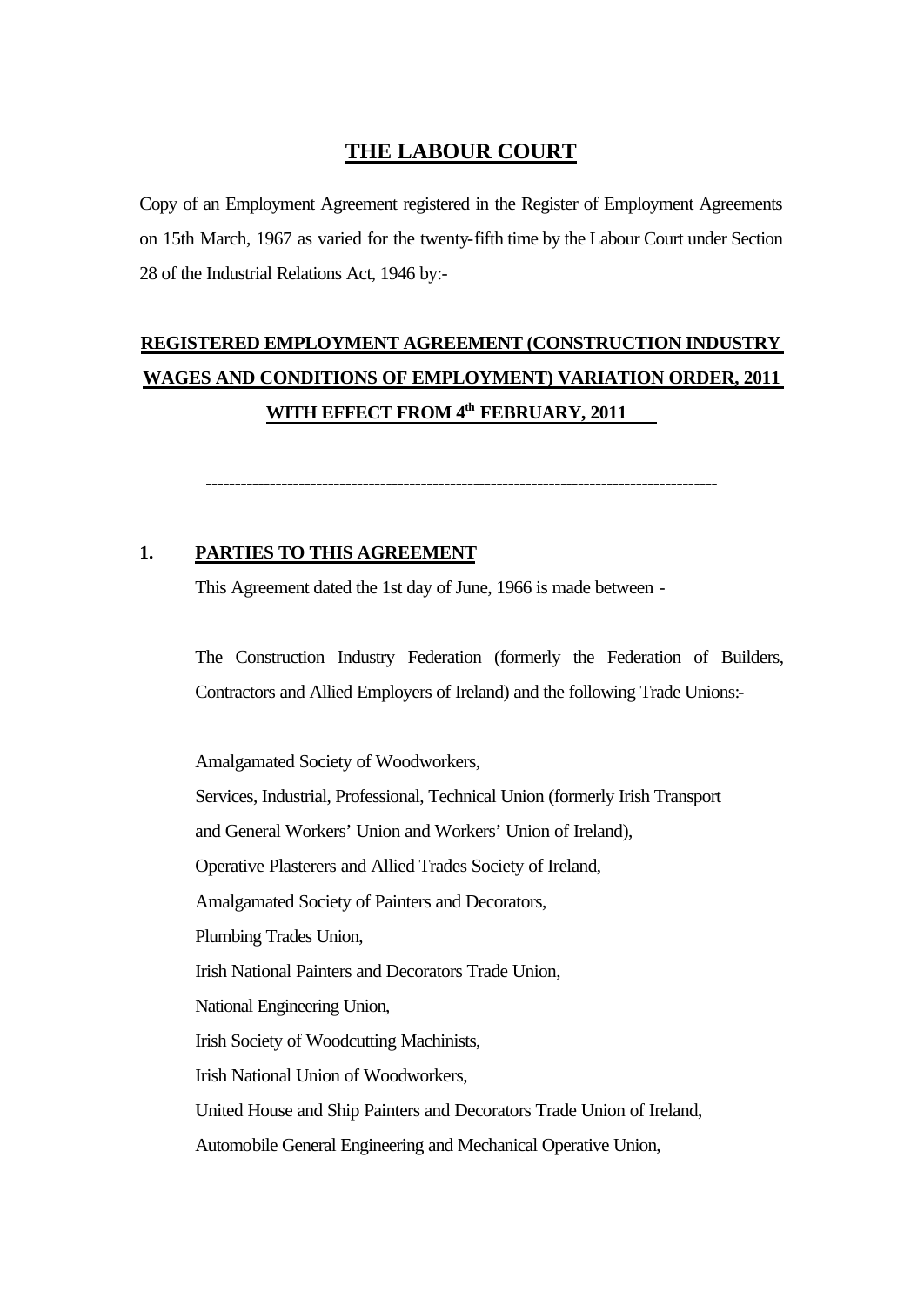Amalgamated Society of Slaters, Tilers, and Roofing Operatives, Amalgamated Transport and General Workers' Union, Services, Industrial, Professional, Technical Union (formerly Federation of Rural Workers), Building Workers Trade Union on behalf of Ancient Guild of Brick and Stonelayers,

Stonecutters' Union of Ireland.

## **2. CLASS OF WORKERS TO WHICH THIS AGREEMENT APPLIES**

This Agreement applies to workers who are employed in one of the undermentioned capacities, by Building or Civil Engineering Firms (see Second Schedule to the Agreement for the definition of "Building or Civil Engineering firms")

### **(a) Construction Craftsmen:**

Bricklayers, Stonelayers Carpenters and Joiners Floorlayers (Dublin County Borough and County and Bray Urban District) **Glaziers Painters** Plasterers Plumbers Slaters and Tilers **Stonecutters** Woodcutting Machinists and Apprentices to the foregoing craftsmen.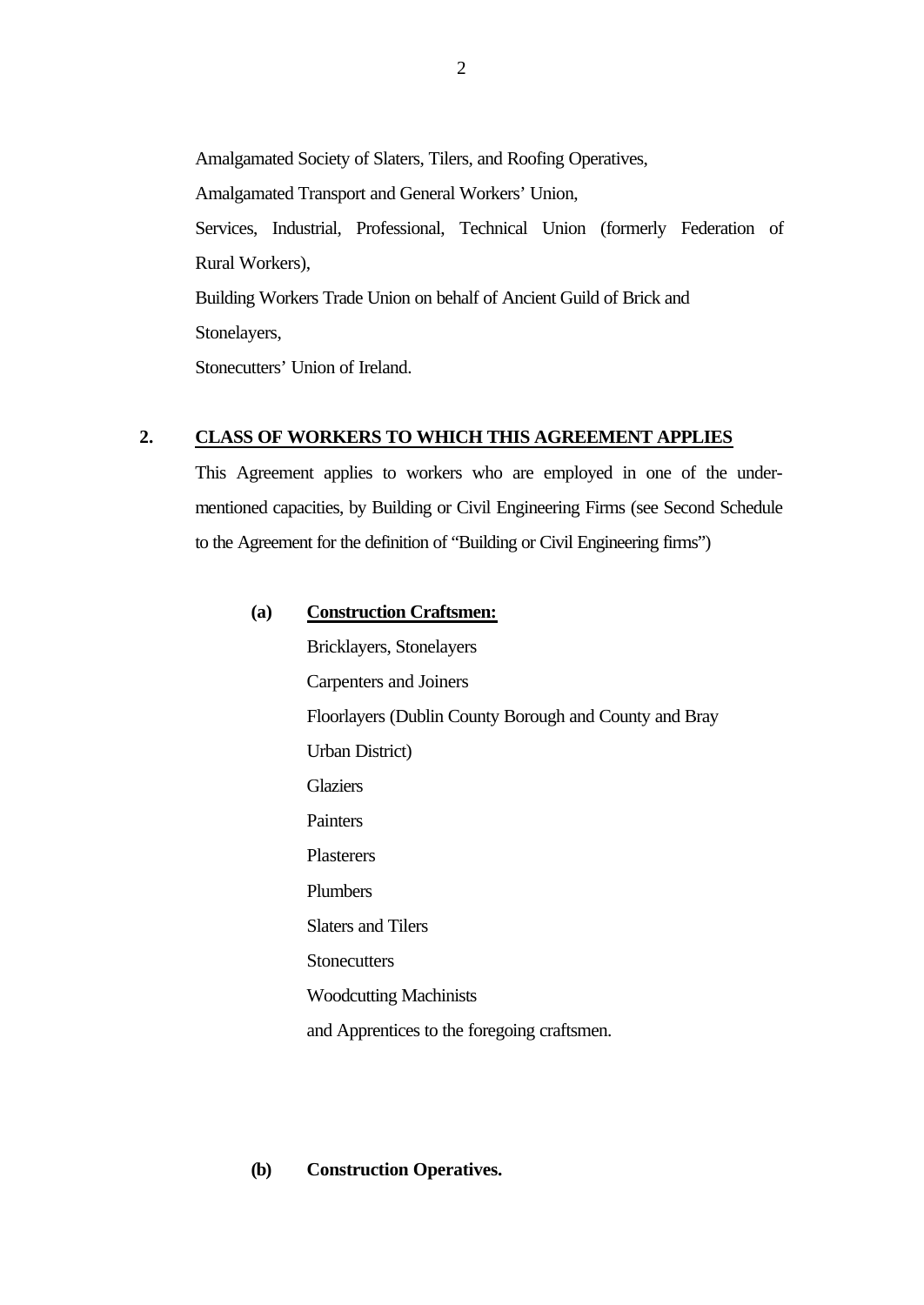### **3. WAGE RATES**

The rate of wages payable to the classes of workers specified in paragraph 2 shall be that set out in the First Schedule hereto.

For workers who are construction operatives, the employer shall provide each worker with a statement to certify his grade. Such statement may be included in the written statement of terms of employment required under the Terms of Employment (Information) Act, 1994.

## **4. NORMAL WEEK**

The normal working week of the classes of workers specified in paragraph 2 shall be thirty nine hours.

### **5. GUARANTEED WEEK**

Where a worker in any pay week throughout the year has performed work for his employer and being in that employer's employment has kept himself available for work throughout the normal working hours of each working day of the week, but during any part of that week has been prevented by reason of inclement weather from working, then he shall receive, in respect of time lost, a total payment calculated by reference to the National Joint Industrial Council rate applicable to him (i.e., excluding bonus schemes and bonus payments, site agreements and any plus payments other than official plus payment for machine operators and less the appropriate rate of taxation).

Decision as to when, during normal working hours, work is to be carried out, interrupted and resumed and as to whether some or all of the workers shall work at any particular time shall be made by the employer.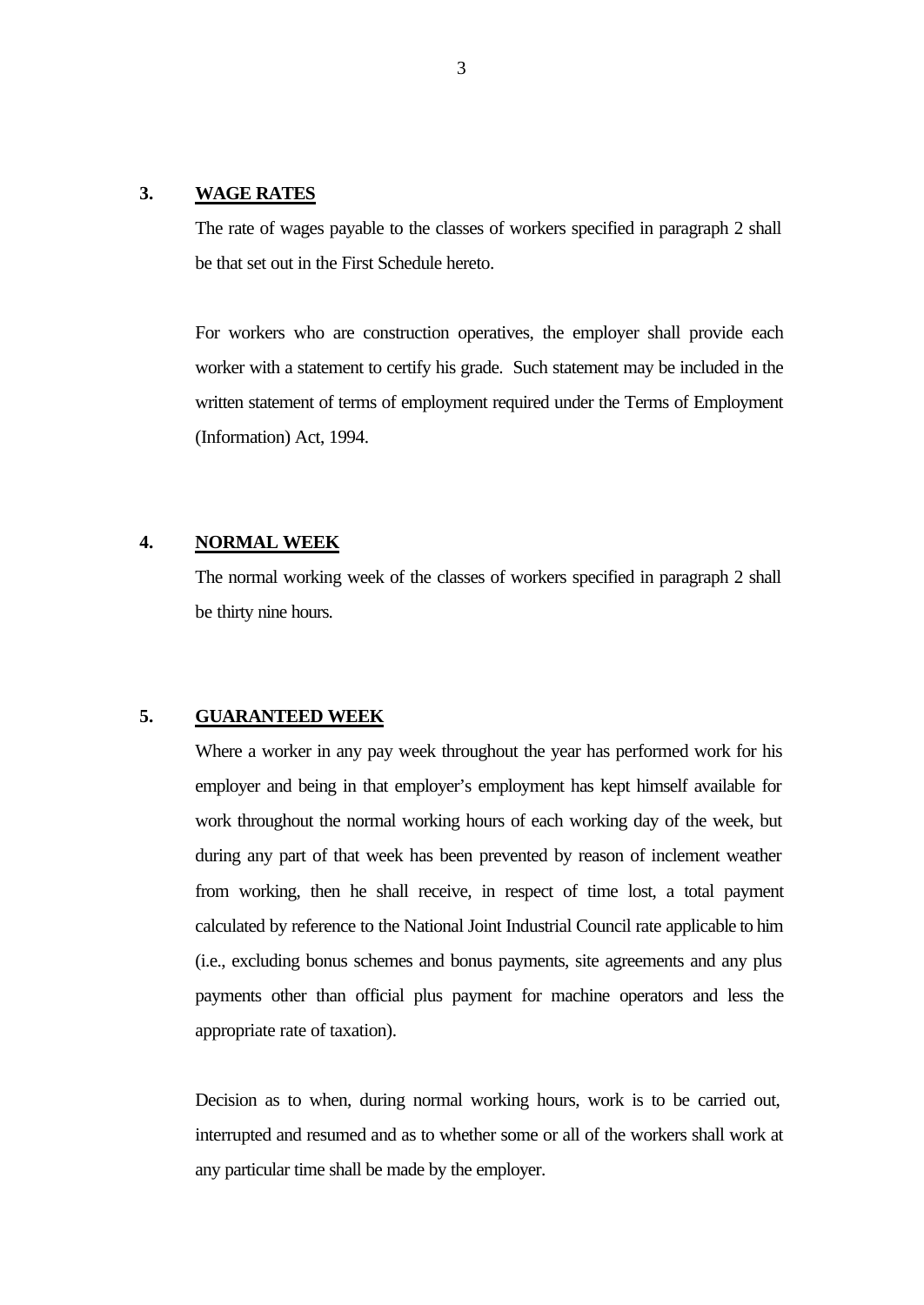### **6. ANNUAL LEAVE**

In the annual leave year 1998 and in each leave year thereafter, twenty-one days annual leave shall be given to the employees covered by this Agreement. Ten days are to be taken in July, four days at Christmas, five days at Easter (including Good Friday) and the balance as may be agreed between employers and workers in the industry.

Payment for annual leave shall be calculated in accordance with the provisions of the Organisation of Working Time Act, 1997.

Cesser pay shall be calculated on the basis of 13.65 hours for each four week period during which the worker worked for not less than 117 hours, or otherwise in accordance with the provisions of the Organisation of Working Time Act, 1997.

#### **7. OVERTIME RATES**

- (a) Overtime shall be at the rate of time and a half to midnight Monday to Friday and thereafter at double time. On Saturday overtime shall be paid at the rate of time and a half for the first four hours from normal starting time and thereafter at double time until normal starting time on Monday morning.
- (b) Overtime shall be calculated on a daily basis i.e., to qualify for overtime payments, an operative shall first have to work the standard number of hours in the area each day.
- (c) In the event that an operative is absent through his own fault on any normal working day, he shall not be entitled to overtime payment on the day immediately following the day of absence, and the prerogative of working overtime on that particular day will rest with the operative himself.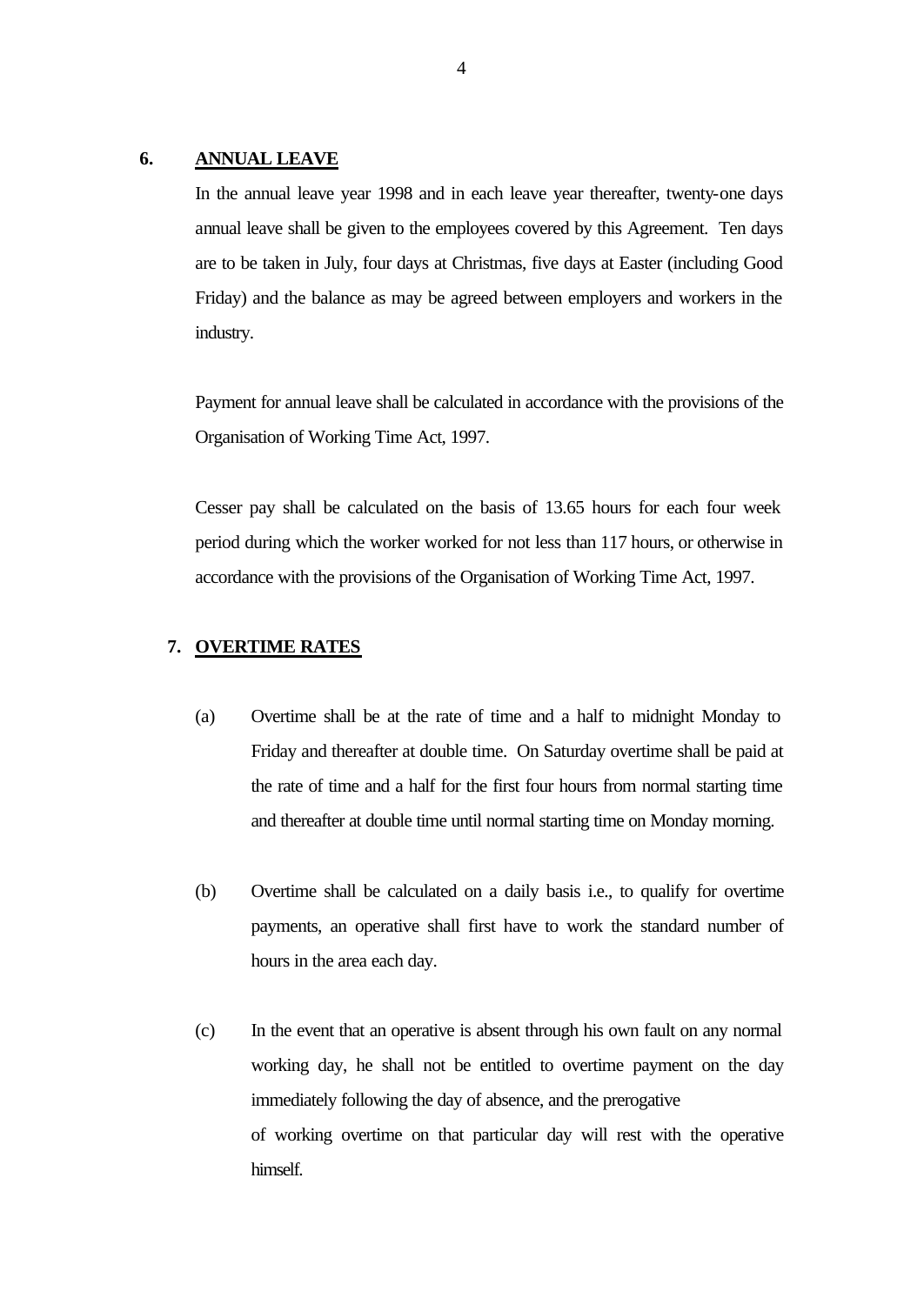# **8. EXPENSES INCURRED NECESSARILY AND EXCLUSIVELY AS A RESULT OF EMPLOYMENT IN THE CONSTRUCTION INDUSTRY**

## *Subsistence Allowance (Country Money)*

Subsistence allowance (country money) shall be  $E$ 157.25 per week for 5, 6 or 7 days and €31.45 per day for 4 days or less from 1st January, 2005. The allowance will be increased every 6 months in accordance with the increase in the consumer price index. The allowance shall be paid in accordance with the Local Working Rule Agreement or where none applies, where an operative has to reside away from home in the performance of his duties.

### *Expenses incurred in Travelling in the Performance of duties*

It is agreed that in major urban areas, negotiations shall take place at local level for the improvement of existing arrangements or for the introduction of such arrangements where none presently exist. If agreement cannot be reached at local level the matter will be referred to the NJIC. The following urban area rates have been agreed:-

| <b>DUBLIN</b> | 0  |                | 4 miles  | 1 hour per day                |
|---------------|----|----------------|----------|-------------------------------|
|               | 4  | $\blacksquare$ | 5 miles  | $1\frac{1}{4}$ hours per day  |
|               | 5  | $\blacksquare$ | 6 miles  | $1\frac{1}{2}$ hours per day  |
|               | 6  | $\blacksquare$ | 8 miles  | $1\frac{3}{4}$ hours per day  |
|               | 8  | $\blacksquare$ | 12 miles | 2 hours per day               |
|               | 12 | $\blacksquare$ | 20 miles | $2\frac{1}{2}$ hours per day* |

**\*** not payable to workers recruited on site.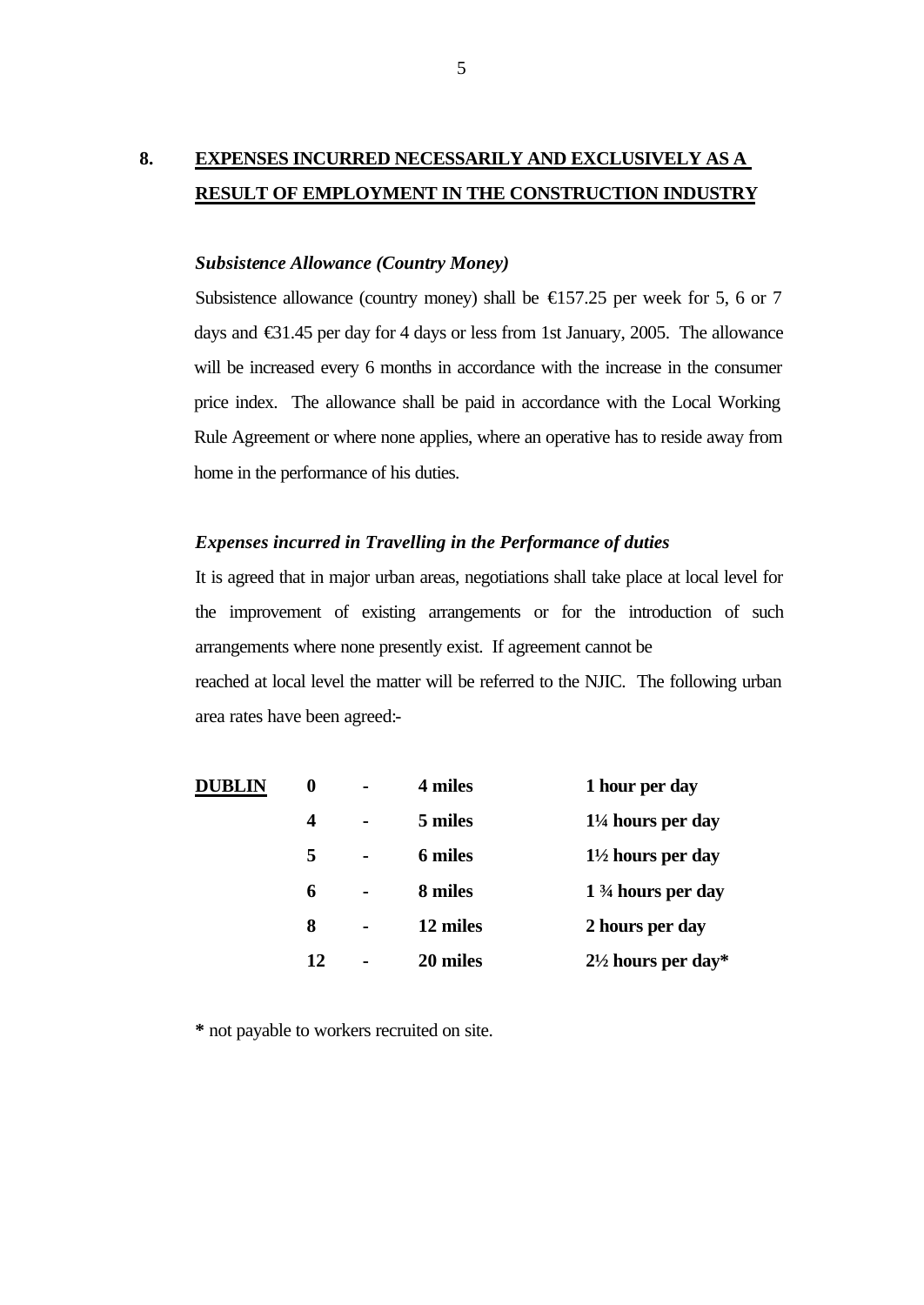| <b>CORK</b> | 0  | $\blacksquare$ | 4 miles        | $\frac{3}{4}$ hour                  |
|-------------|----|----------------|----------------|-------------------------------------|
|             | 4  |                | 5 miles        | 1 hour                              |
|             | 5  | $\blacksquare$ | <b>6 miles</b> | $1\frac{1}{4}$ hours                |
|             | 6  |                | 7 miles        | $1\frac{1}{2}$ hours                |
|             | 7  | $\blacksquare$ | 8 miles        | 1 <sup>3</sup> / <sub>4</sub> hours |
|             | 8  | -              | 14 miles       | 2 hours                             |
|             | 14 |                | 20 miles       | $2\frac{1}{2}$ hours                |

The hours or fraction of hours above refer to the basic NJIC rate for Construction Craftsmen, Construction Operatives and Construction Apprentices, as appropriate and are exclusive of bonus schemes, bonus payments, site agreement payments and any plus payments.

#### *The above travel rates for Cork are subject to the following conditions:*

(i) This agreement applies to all firms to whom the Registered Agreement for the Construction Industry applies. Among the categories not covered by this agreement are construction operatives employed in contractors' yards, plant yards, maintenance staff and the like and to those reporting to a fixed place and/or working from this fixed place. This is without prejudice to any existing in-Company (local or national) agreements currently enjoyed by these categories.

For the purpose of this agreement only building sites are not classified as a fixed place of employment.

(ii) This agreement and these payments do not affect in any way already existing agreements (except 1981 and 1979 Cork Travel Allowance Agreements and clause 8 of the 1947 Cork Agreement) be they local, national, official, in-company and/or site agreements, except that a person is only entitled to one type of travelling payment e.g., is not entitled to, say, travel payment under a site agreement and also under the AJC travel payment.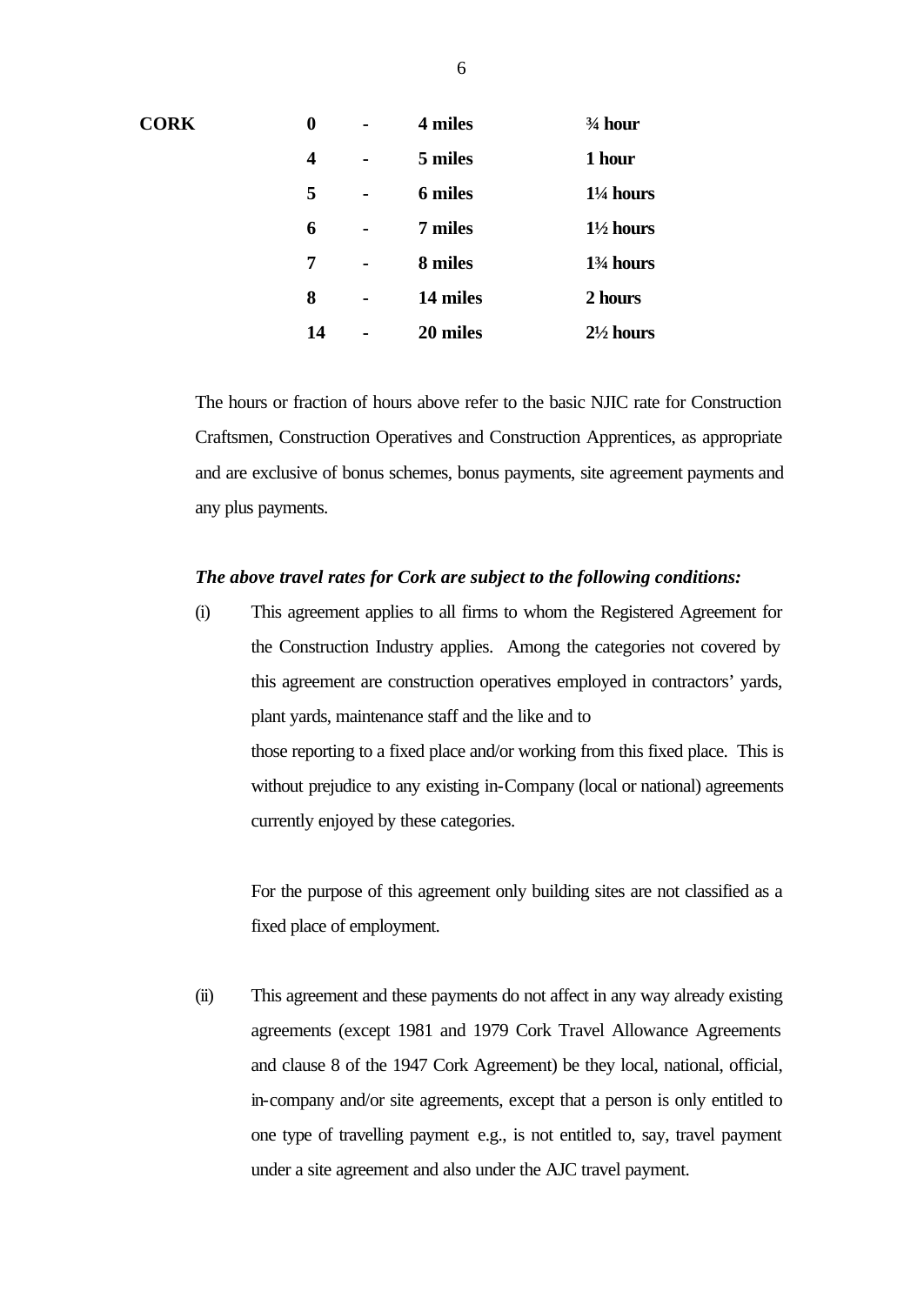- (iii) All distances are radial and have the GPO in Oliver Plunkett Street as the central and focal point and work outwards from there to the actual job/site. All distances are measured on a straight line basis and are one way only.
- (iv) A person who normally lives within a 3 mile radial distance from the job/site on which he is working qualifies only for the minimum travel allowance payment i.e., 0 - 4 mile range.
- (v) Where the employer provides transport and the employee travels in the employer's time no allowance whatsoever is paid. However, where an employer provides transport but the employee travels in his (employee's) own time, 60% of the appropriate allowance is paid in that situation.
- (vi) All categories of employees including construction craftsmen, construction operatives, and construction apprentices are paid the same appropriate allowance. Because these allowances are based on time, the appropriate applicable payment depends on the employee's basic NJIC rate. However, for the purpose of this travel payment agreement only, first year construction apprentices are paid the same monetary amounts as second year apprentices.
- (vii) These payments are paid only on the strict understanding that they are allowances towards compensating the operative in full both for the expense and time involved in travelling to and from the job/site. This travelling is to be done in the operative's own time and at his own expense and he must be available on the site for work at the normal starting time.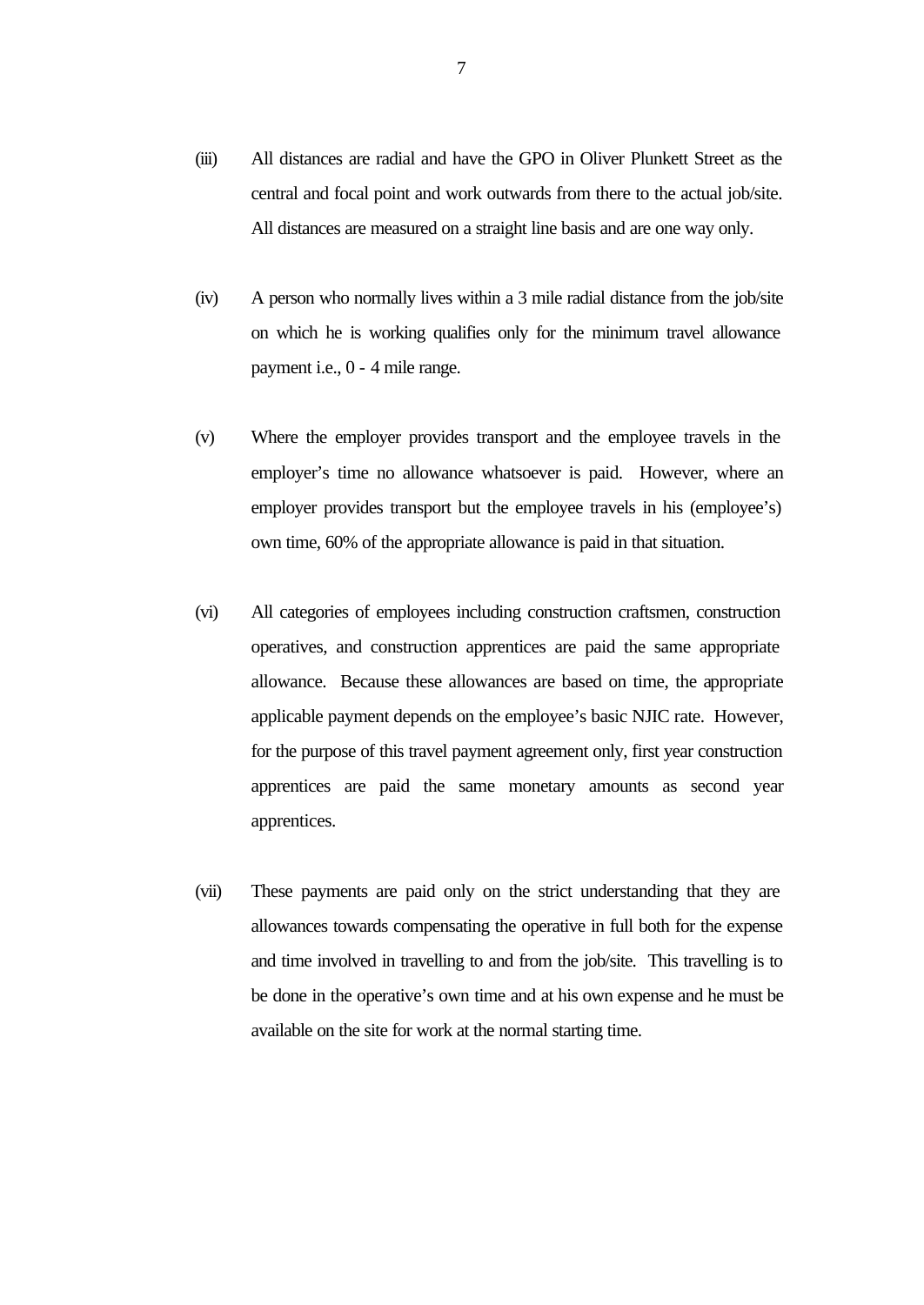- (viii) All allowances are taxable pending any decision to the contrary by the Revenue Commissioners.
- (ix) If it is considered that the principle of this agreement is being infringed the matter may be raised by the party(s) concerned and settled by the Cork Area Joint Council.

|                 | 5 miles and over - |         | 1 hour              |
|-----------------|--------------------|---------|---------------------|
|                 | $\blacksquare$     | 5 miles | $\frac{1}{2}$ /hour |
| <b>LIMERICK</b> | $\blacksquare$     | 3 miles | $\frac{1}{3}$ hour  |

The above travel rates for Limerick are subject to the following conditions: -

- (i) As with Cork.
- (ii) This agreement and these payments do not affect in any way already existing agreements (if equal or better) be they local, national, official, in-company and/or site agreements, except that a person is only entitled to one type of travelling payment e.g., is not entitled to, say, travel payment under a site agreement and also under the AJC travel payment.
- (iii) All distances are radial and have the GPO (Limerick) as the central and focal point and work outwards from there to the actual job/site. All distances are measured on a straight-line basis and are one-way only. Travel payment will be payable only to employees normally employed in the city and sent outwards to work.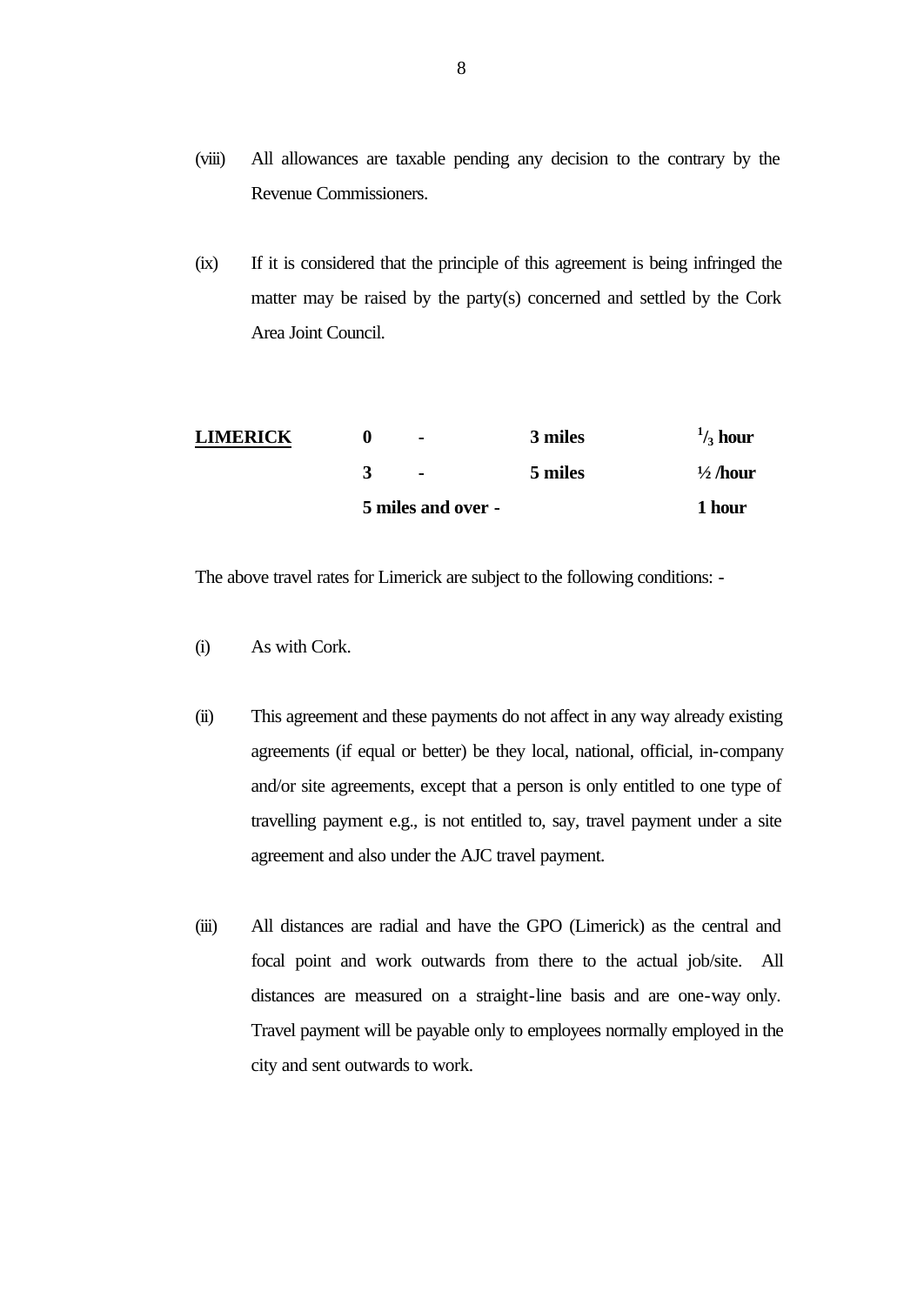- (iv) A person who normally lives within a 3-mile radial distance from the job/site on which he is working qualifies only for the minimum travel allowance payment i.e. 0 - 3 mile range.
- (v) As with Cork.
- (vi) As with Cork.
- (vii) These payments are paid only on the strict understanding that they are allowances towards compensating the operative in full both for the expense and time involved in travelling to and from the job/site. This travelling is to be done in the operative's own time and at his own expense and he must be available on the site for work at the normal starting time. This clause will not be used punitively where the employer is given a reasonable excuse for late arrival or early departure from site. Its main intention is to avoid abuse by those persistently late or not working the standard day.
- (viii) All allowances are taxable pending a decision to the contrary by the Revenue Commissioners.

## **WATERFORD**

- (i) A travelling allowance of  $\frac{1}{3}$  hour per day (bus allowance) will operate for all construction employees working on sites within the confines of the old city boundary.
- (ii) The centre point of the old city boundary is now definitely established as being the car stand (i.e., opposite Winstons Stores).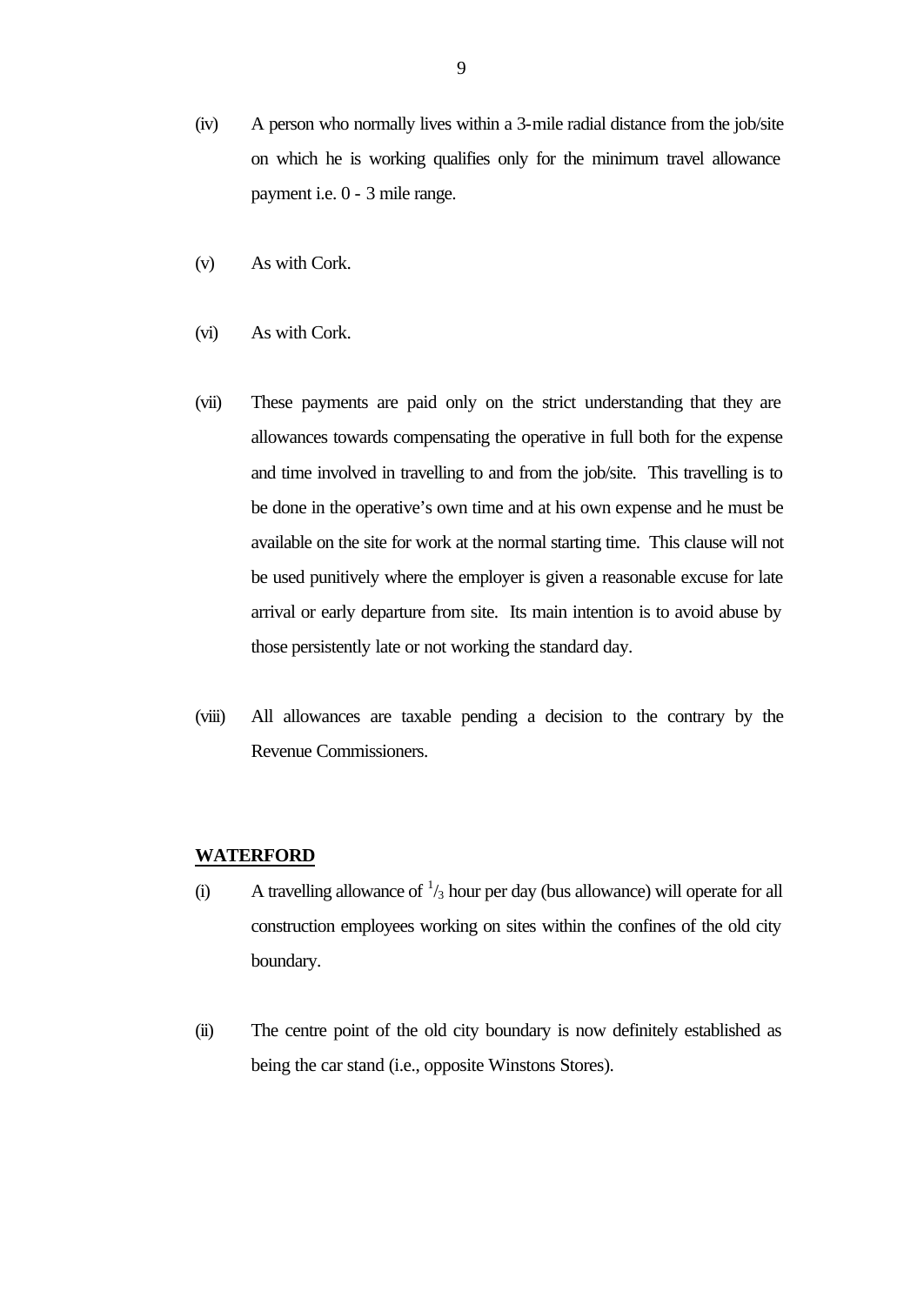- (iii) (a) For those employees working on sites outside the old city boundary but within the new city boundary, a travelling allowance of  $\frac{3}{4}$  hour per day, outgoing, will apply.
	- (b) For those employees working on sites outside the new city boundary, a travelling allowance of 1 hour per day, outgoing (without any mileage limit), will apply.
	- (c) If an employer supplies company transport for those employees working on sites outside the old or new city boundaries, no travelling allowance will apply.
- (iv) If an employee is habitually late, his travelling allowance will be reduced pro-rata i.e., if one hour late,  $\frac{1}{8}$  of his travelling allowance will be deducted for that date. In other words, to qualify, an employee must commence work on site at normal starting time and work a standard day.
- (v) The above travelling allowances will be effective from 1st January, 1982.
- (vi) Travelling allowances are taxable.

## **GALWAY**

| Within old city boundary          | $\sim$         | $\frac{1}{3}$ hour per day |
|-----------------------------------|----------------|----------------------------|
| Between old and new city boundary | $\blacksquare$ | $\frac{3}{4}$ hour per day |
| <b>Outside new city boundary</b>  | $\sim$         | 1 hour per day             |

The above travel rates for Galway are subject to the following conditions: -

(i) This agreement applies to all firms to whom the Registered Construction Industry Agreement applies. Among the categories not covered by this agreement are construction operatives employed in contractors' yards, plant yards, joinery shops and those reporting to a fixed place and/or working from this fixed place. This agreement does not apply where an employer provides suitable transport.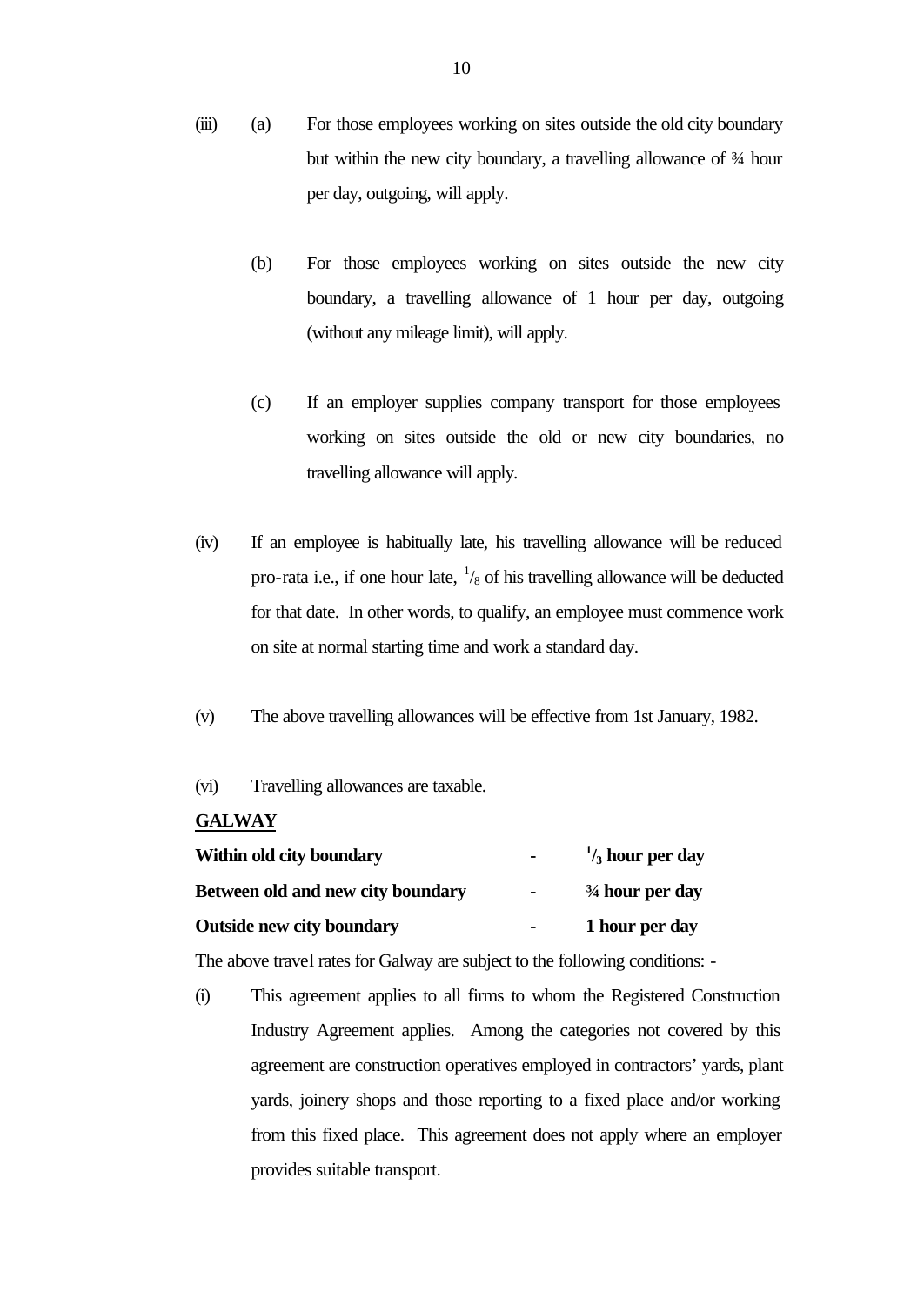- (ii) Travel payments will be made to employees employed in the city and sent outwards to work. Travel payments will not be made to employees recruited on sites outside the new city boundary.
- (iii) A person who normally lives within a 3-mile radial distance from the site on which he is working will qualify only for the minimum travel allowance payment.
- (iv) In order to qualify for travelling payments the employee must travel in his own time and at his own expense and be available on the site for work at the normal starting time and work at least the normal working day.
- (v) All travelling allowances are subject to PAYE and PRSI in the usual way.

### *Travel allowances for Construction Apprentices and Juvenile Operatives*

Construction apprentices shall receive the following percentages of the Allowance payable to craftsmen:-

| 1st year and 2nd year | 60% |
|-----------------------|-----|
| 3rd year              | 75% |
| 4th year              | 90% |

The same % shall apply to juveniles relative to the general operative rate: -

| 60% | $16 + 17$ |
|-----|-----------|
| 75% | $18 + 19$ |
| 90% | $20 -$    |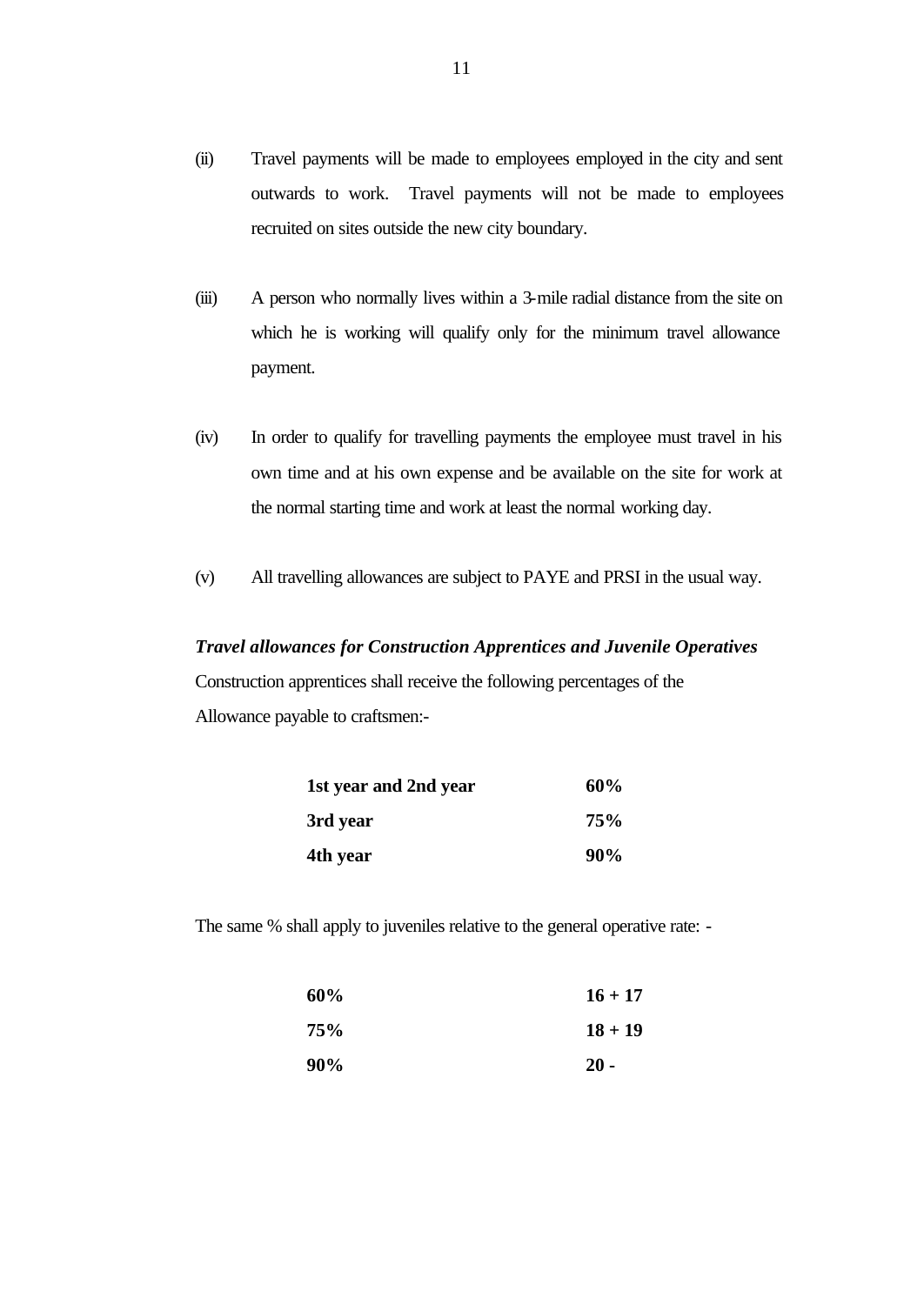#### **9. INDUSTRIAL RELATIONS AGREEMENTS**

The relevant terms of Industrial Relations Agreements of 1976, 1979 and 1980 which were made between the Construction Industry Federation and the Construction Group of Unions and which are summarised in the Third Schedule hereto are to be read in conjunction with this Agreement.

## **10. ENGAGEMENT OF SUB-CONTRACTORS**

The parties agree that contractors and sub-contractors covered by the Registered Employment Agreement for the Construction Industry should be free to engage approved contractors in any trade or activity in the industry. For the purpose of this agreement, approved sub-contractors are defined as follows: -

- (a) They must comply with the terms of the Registered Employment Agreements for the industry.
- (b) They must employ the appropriate grades of trade union labour.
- (c) They must supply material as well as labour in those sectors of the industry where this has been normal practice.
- (d) They must comply with the Social Welfare Acts and Section 17 of the Finance Act, 1970 as amended by the Finance Act, 1995 and they must conform to the guidelines issued by the Revenue Commissioners under the Finance Act, 1995.
- (e) They must maintain a safe and healthy environment and comply with the provisions of the Safety in Industry Act, 1990.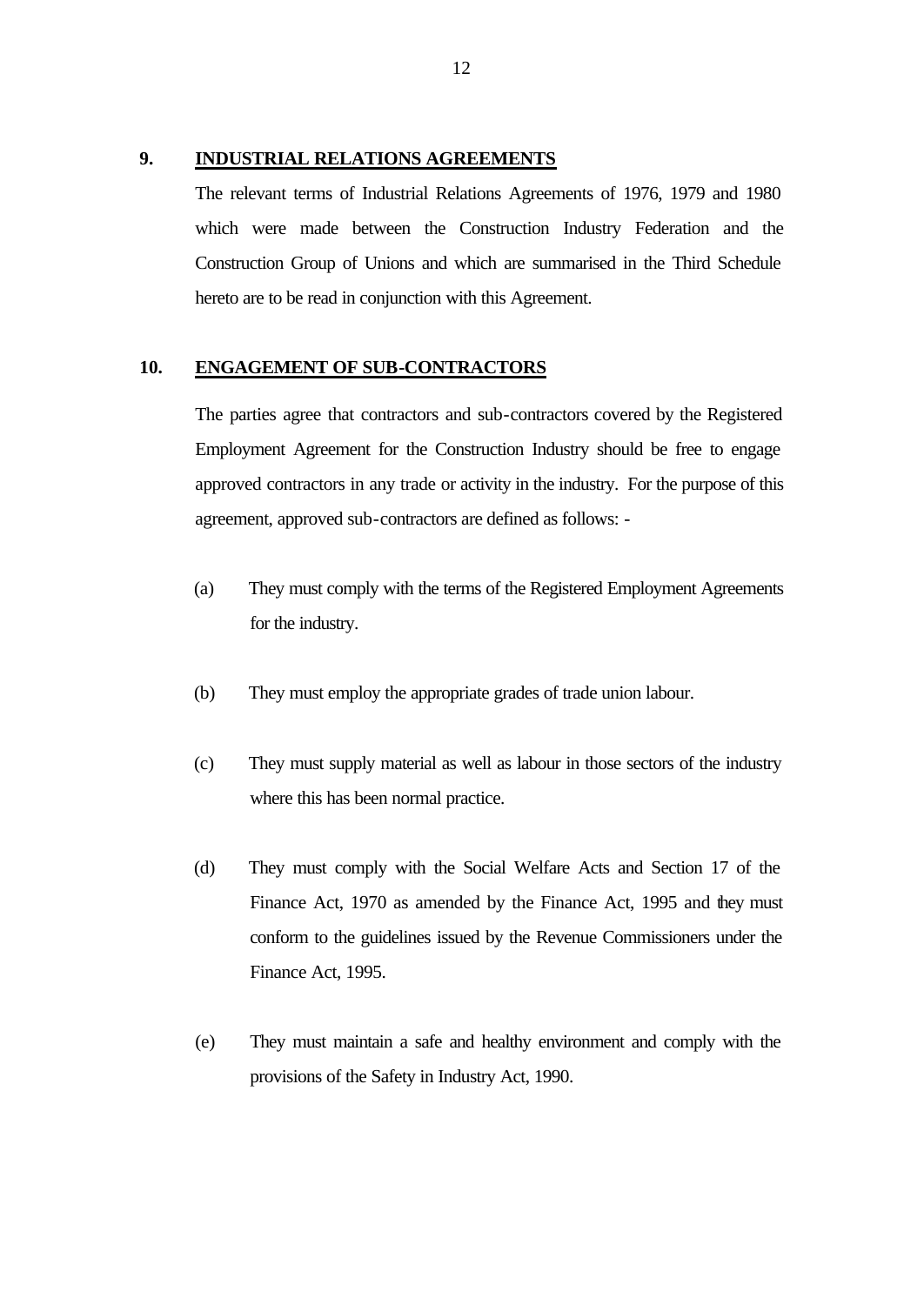- (f) They must carry employers' liability insurance in respect of their employees and the work in which they are engaged unless this cover is provided by the main contractor or the client.
- (g) They must employ appropriate numbers of apprentices relative to the number of craft workers employed.
- (h) They must, if in a labour only category, give security in a manner to be determined from time to time by the NJIC for the Construction Industry against default in respect of any liabilities they may have to employees.

### **11. PROCEDURE FOR SETTLING GRIEVANCES AND DISPUTES**

If a trade dispute occurs between workers to whom this Agreement relates and their employers, no strike or lock-out, or other form of industrial action shall take place until the following procedures have been complied with and the Labour Court has issued a recommendation. All sides are obliged to fully comply with the terms of the Disputes Procedure. A party, which refuses to engage with the Disputes Procedure, will forfeit the protections of the Registered Employment Agreement.

## **Category A Disputes**

For the purposes of this Agreement questions concerning local matters or matters of an individual nature are regarded as category A disputes. Where these disputes arise, the following procedure shall be complied with:

(a) The grievance or dispute shall in the first instance be discussed between the parties concerned. If the dispute is not resolved within *3 days* it may be referred to the trade union concerned and, where appropriate, the Construction Industry Federation (CIF). Notice in writing of the dispute shall be given by the individual concerned or his trade union to the CIF.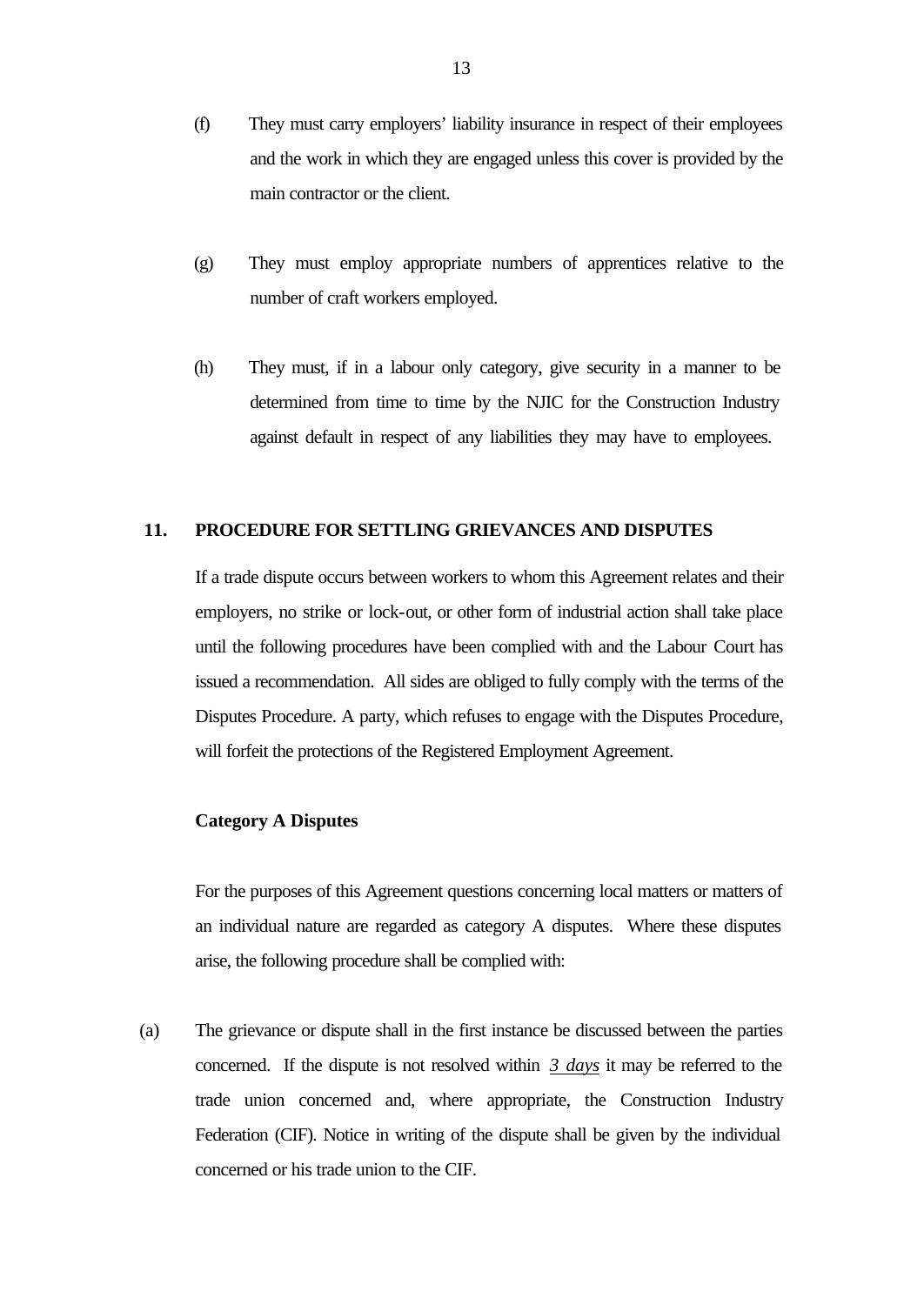- (b) If the dispute is not resolved within *7 days*, or such longer period as may be mutually agreed, the issue may be referred to a Construction Industry Disputes Tribunal (CIDT).
- (c) The CIDT will issue a decision within *one week*. The decision of the CIDT, where unanimous, shall be binding.
- (d) Other decisions may be appealed to a Rights Commissioner, the Labour Relations Commission or the National Joint Industrial Council (NJIC) as appropriate.
- (e) If the issue remains unresolved, it shall be referred to the Labour Court for investigation and recommendation.

### **Construction Industry Disputes Tribunal**

The Tribunal shall be established to deal with Category A disputes as defined above. The Tribunal will consist of the following:

- Independent Chairman. The Chairman of the NJIC may act as the independent Chairman in this regard
- One employer representative to be nominated by the employers' side of the NJIC
- One trade union representative to be nominated by the employees' side of the NJIC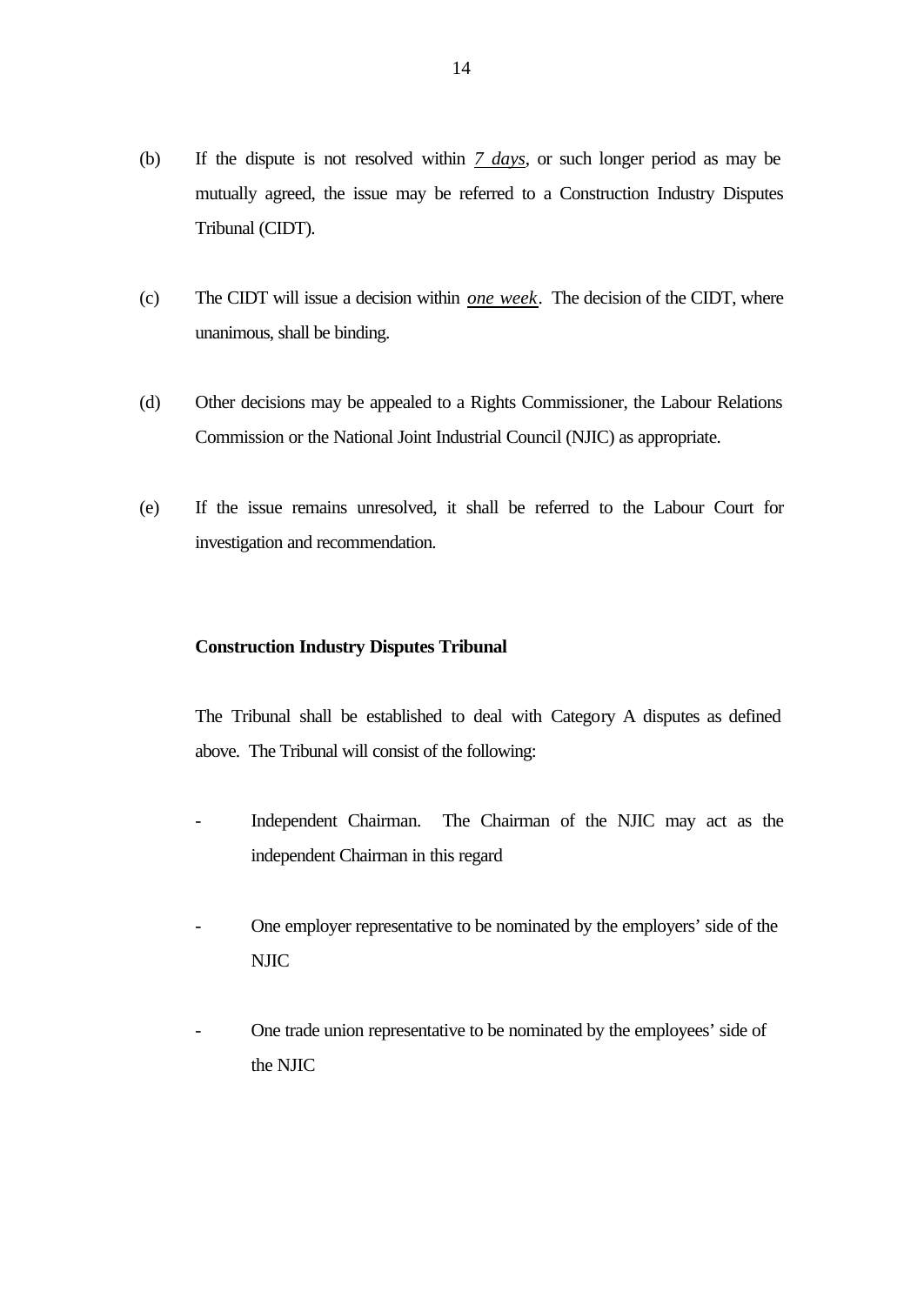### **Category B Disputes**

For the purposes of this Agreement questions concerning wages, working hours and conditions of employment in the industry are regarded as Category B disputes. Where these issues arise, the following procedure shall be complied with:

- (a) Any grievance or dispute that arises between workers and employers covered by this Agreement will in the first instance be discussed between the parties concerned and their trade unions.
- (b) Where the issue remains unresolved after (a) above, it shall be referred to the NJIC. The Secretary of the NJIC, within 3 days of receiving written notification of the dispute from either of the parties involved, shall arrange a meeting to discuss the issue in dispute.
- (c) If after a meeting of the NJIC the issue remains unresolved, it shall be referred to the Labour Court for investigation and recommendation.

## **12. PROVISION FOR VARIATION OF THIS AGREEMENT**

This agreement may be varied in accordance with the provisions of Section 28 of the Industrial Relations Act, 1946.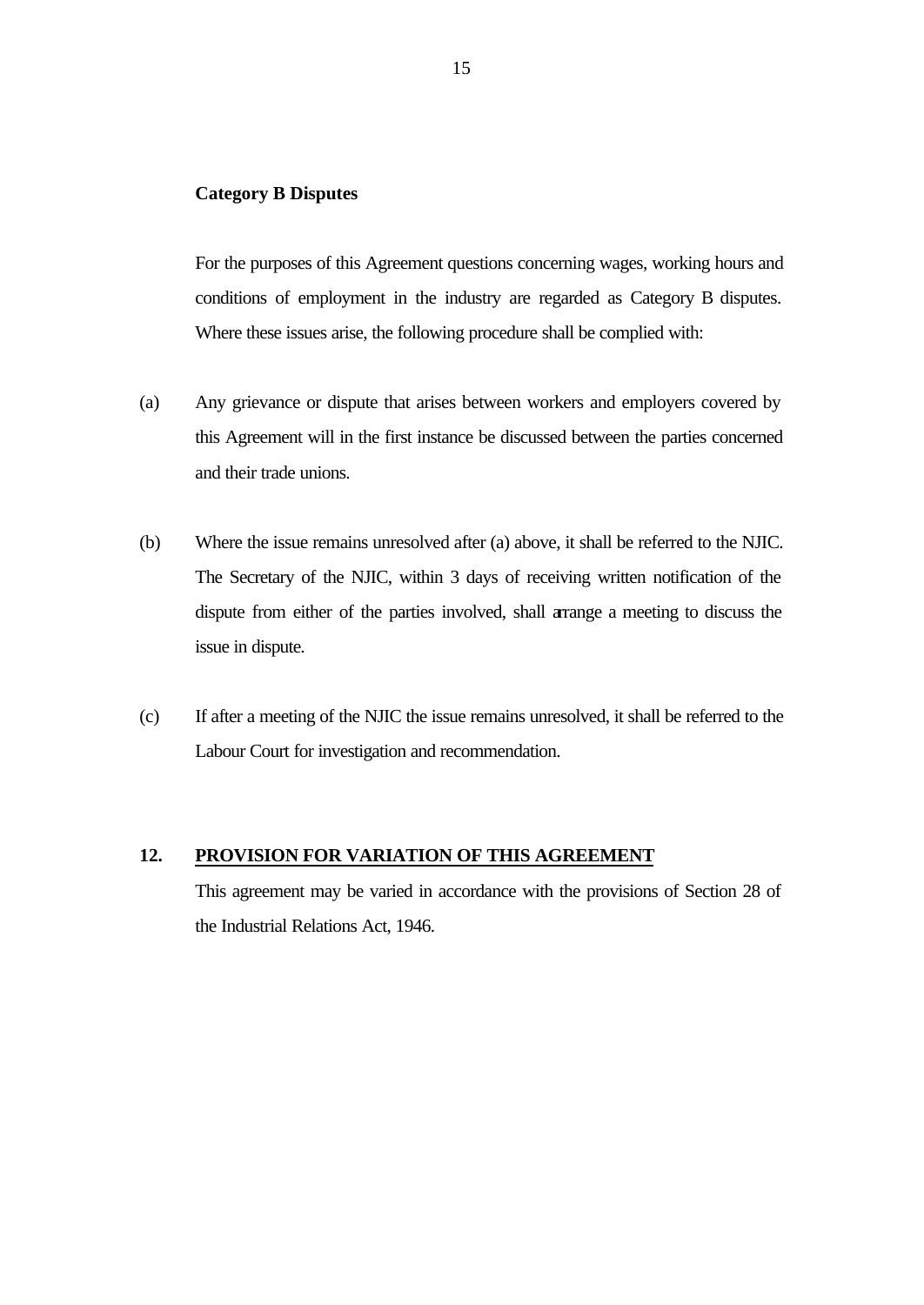## **13. OTHER REGISTERED AGREEMENTS**

This Agreement shall not apply to workers who are covered by any other Registered Agreement.

**SIGNED** for and on behalf of:

# **TRADE UNIONS**

| AMALGAMATED SOCIETY OF WOODWORKERS              | Jim Cox      |
|-------------------------------------------------|--------------|
| SERVICES, INDUSTRIAL, PROFESSIONAL,             |              |
| TECHNICAL UNION (formerly Irish Transport and   |              |
| General Workers' Union)                         | John Conroy  |
| SERVICES, INDUSTRIAL, PROFESSIONAL,             |              |
| TECHNICAL UNION (formerly Workers' Union of     |              |
| Ireland)                                        | James Larkin |
| <b>OPERATIVE PLASTERERS &amp; ALLIED TRADES</b> |              |
| <b>SOCIETY OF IRELAND</b>                       | G. Doyle     |
| AMALGAMATED SOCIETY OF PAINTERS AND             | John O'Leary |
| <b>DECORATORS</b>                               |              |
| PLUMBING TRADES UNION                           | P. Ferris    |
| IRISH SOCIETY OF WOODCUTTING MACHINISTS         | G.H. Wall    |
| NATIONAL ENGINEERING UNION                      | J. Cassidy   |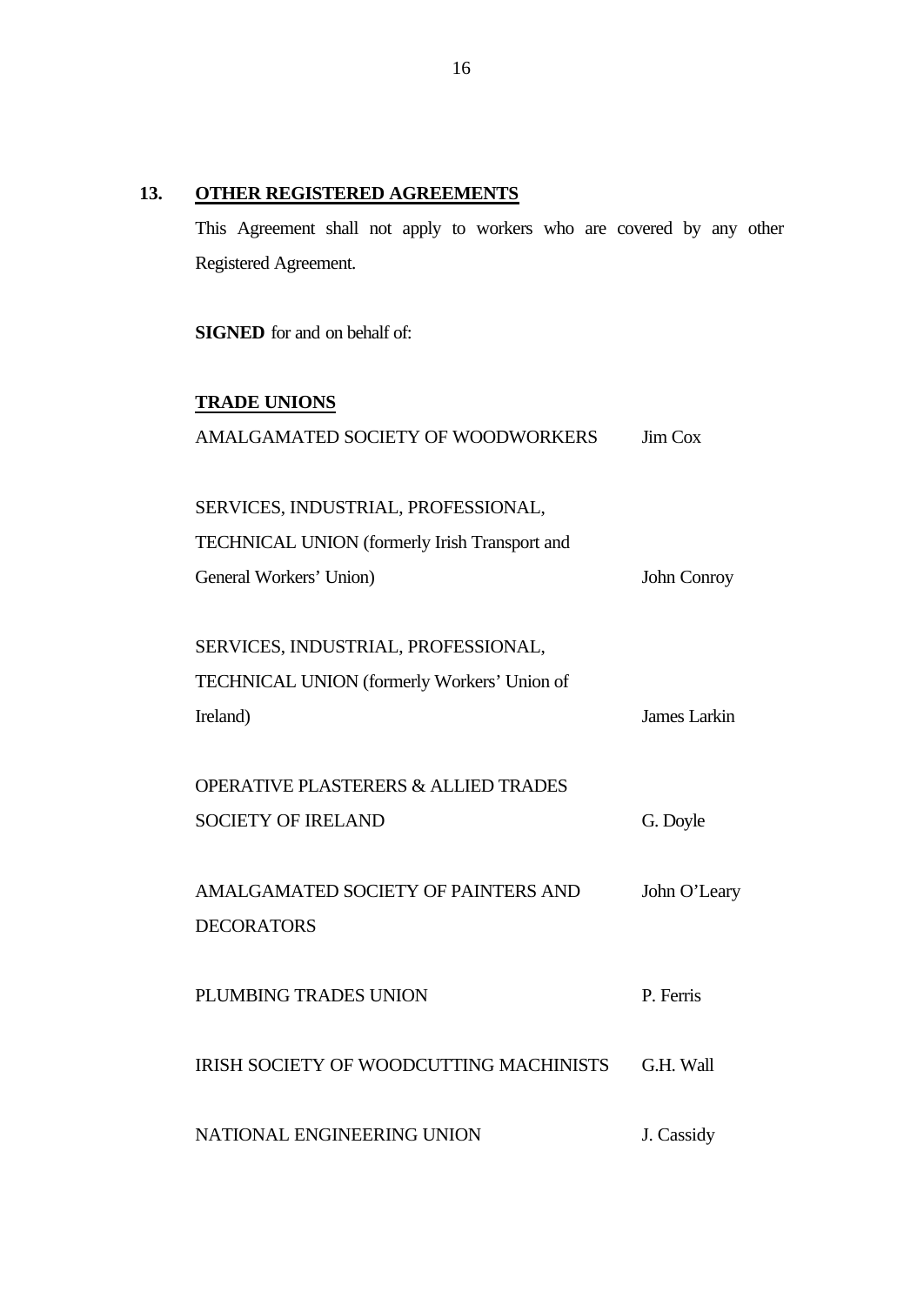| <b>IRISH NATIONAL PAINTERS AND DECORATORS</b>         |                        |
|-------------------------------------------------------|------------------------|
| <b>TRADES UNION</b>                                   | <b>John Mulhall</b>    |
| IRISH NATIONAL UNION OF WOODWORKERS                   | P.F. McGrath           |
| UNITED HOUSE AND SHIP PAINTERS AND                    |                        |
| DECORATORS TRADE UNION OF IRELAND                     | L. Hudson              |
| AUTOMOBILE GENERAL ENGINEERING &                      |                        |
| MECHANICAL OPERATIVES UNION                           | <b>B.</b> Leonard      |
| AMALGAMATED SOCIETY OF SLATERS, TILERS                |                        |
| <b>AND ROOFING OPERATIVES</b>                         | J.M. Moore             |
| AMALGAMATED TRANSPORT AND GENERAL                     |                        |
| <b>WORKERS UNION</b>                                  | M.P. Merrigan          |
| SERVICES, INDUSTRIAL, PROFESSIONAL,                   |                        |
| <b>TECHNICAL UNION (formerly Federation of Rural</b>  |                        |
| Workers)                                              | James Tully TD         |
| Building Workers' Trade Union on behalf of:-          |                        |
| ANCIENT GUILD OF BRICK AND STONE LAYERS               |                        |
| and                                                   |                        |
| STONECUTTERS UNION OF IRELAND                         | Frank O'Connor         |
| <b>EMPLOYERS</b>                                      |                        |
| THE CONSTRUCTION INDUSTRY FEDERATION                  |                        |
| (formerly the Federation of Builders, Contractors and |                        |
| Allied Employers of Ireland)                          | <b>Thomas Reynolds</b> |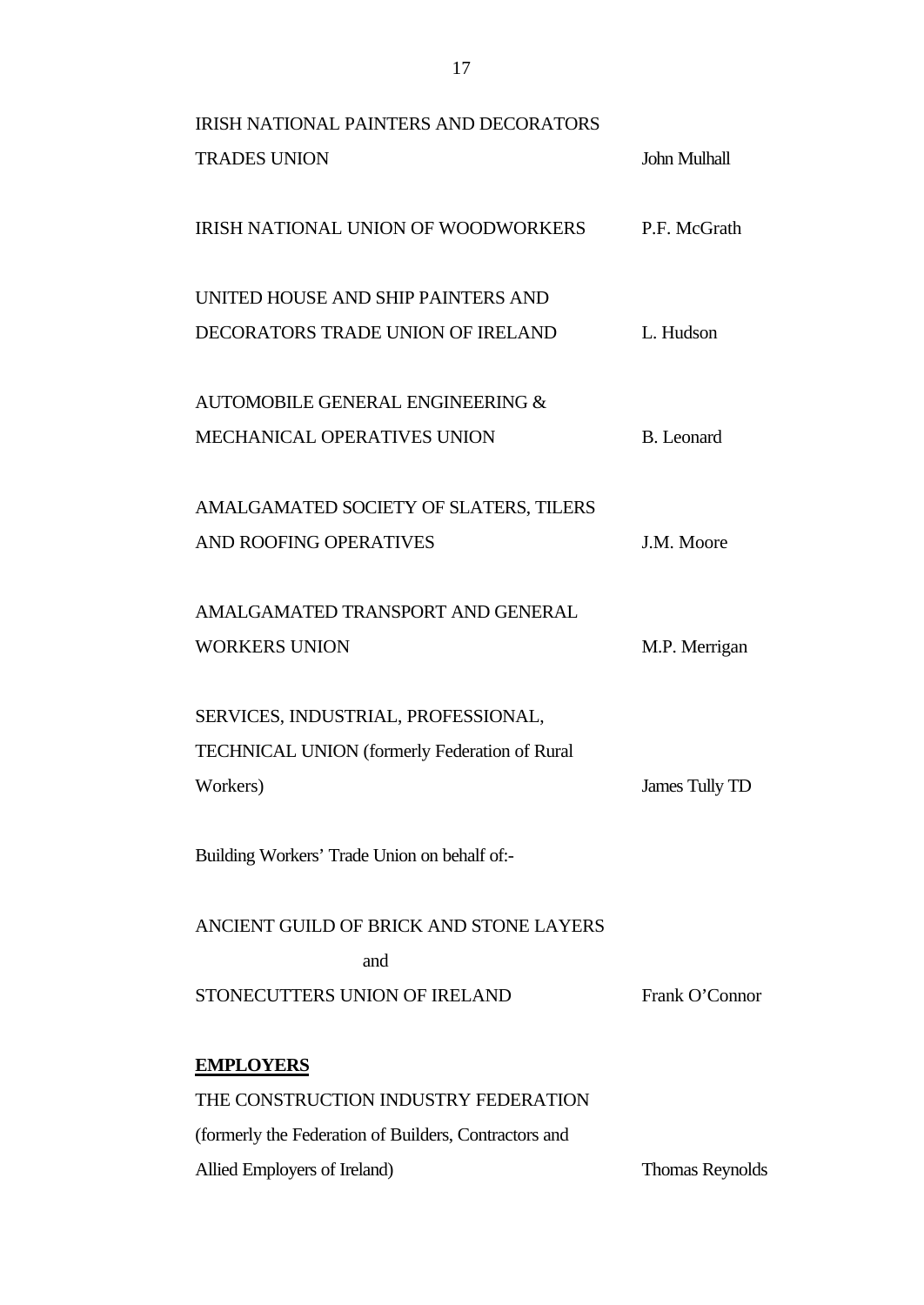|                                                                                           | $01-10-05$<br>$2.5\%$ (SP)<br>€  | 01-04-06<br>3%<br>€              | $01-10-06$<br>2%<br>€            | $01 - 07 - 07$<br>2.5%<br>€      | $01-01-08$<br>2.5%<br>€          | $04 - 02 - 11$<br>$-7.5\%$<br>€  |
|-------------------------------------------------------------------------------------------|----------------------------------|----------------------------------|----------------------------------|----------------------------------|----------------------------------|----------------------------------|
| <b>CRAFTSMEN</b>                                                                          | 16.85                            | 17.36                            | 17.71                            | 18.15                            | 18.60                            | 17.21                            |
| <b>APPRENTICES</b>                                                                        |                                  |                                  |                                  |                                  |                                  |                                  |
| $1st$ year rate 33?%<br>$2nd$ year rate 50%<br>$3rd$ year rate 75%<br>$4th$ year rate 90% | 5.62<br>8.42<br>12.64<br>15.16   | 5.79<br>8.68<br>13.02<br>15.62   | 5.90<br>8.86<br>13.28<br>15.94   | 6.05<br>9.08<br>13.61<br>16.34   | 6.20<br>9.30<br>13.95<br>16.74   | 5.73<br>8.61<br>12.91<br>15.49   |
| <b>CONSTRUCTION</b><br><b>OPERATIVES</b>                                                  |                                  |                                  |                                  |                                  |                                  |                                  |
| 97%<br>A<br>91%<br>B<br>88%<br>$\mathcal{C}$<br>80%<br>D                                  | 16.34<br>15.33<br>14.83<br>13.48 | 16.84<br>15.80<br>15.28<br>13.89 | 17.18<br>16.12<br>15.58<br>14.17 | 17.61<br>16.52<br>15.97<br>14.52 | 18.04<br>16.93<br>16.37<br>14.88 | 16.69<br>15.66<br>15.14<br>13.77 |

# **FIRST SCHEDULE**

**This category now includes the category previously described as "Lorry Drivers Dublin County Borough and County and Bray Urban District".**

**{The Grades reflect range of ability and years of experience. They are more specifically described in Labour Relations Commission document entitled "Construction Operatives Responsibility and Skill Ranking"}.**

| <b>JUVENILE</b><br><b>OPERATIVES</b> |      |      |      |      |      |      |
|--------------------------------------|------|------|------|------|------|------|
| 16 years (40% Grade D)               | 5.39 | 5.56 | 5.67 | 5.81 | 5.95 | 5.51 |
| 17 years $(50\% \text{ Grade D})$    | 6.74 | 6.95 | 7.09 | 7.26 | 7.44 | 6.89 |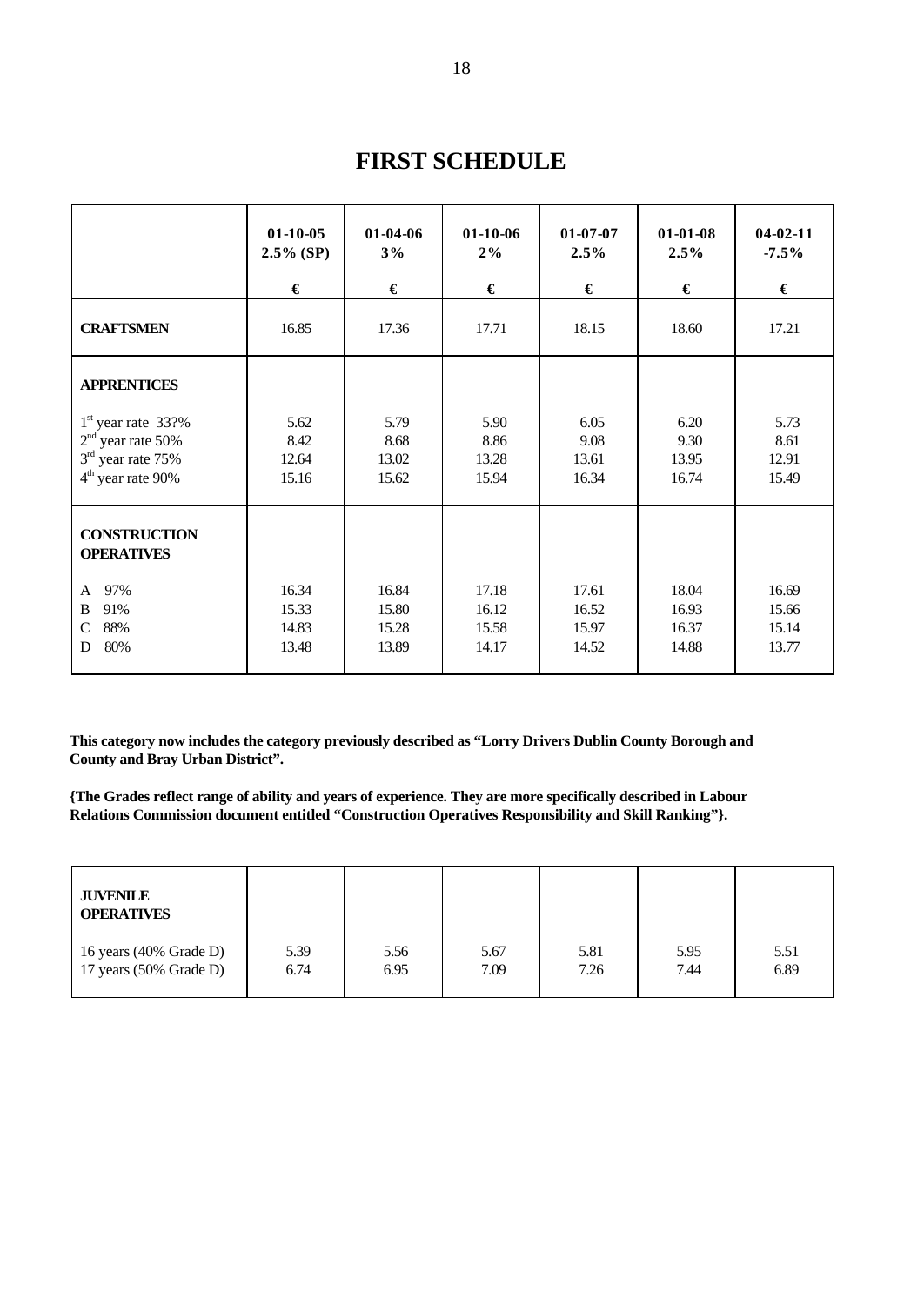## **SECOND SCHEDULE (see Clause 2)**

- **1.** For the purpose of this Agreement a building firm means an undertaking the principal business of which is one or a combination of any of the following activities:-
	- (a) the construction, reconstruction, alteration, repair, painting, decorating, fitting of glass in buildings and demolition of buildings;
	- (b) the installation, alteration, fitting, repair, painting, decoration, maintenance and demolition in any building or its site of articles, fittings, pipes, containers, tubes, wires or instruments (including central heating apparatus, machinery and fuel containers connected thereto) for the heating, lighting, power or water supply of such buildings;
	- (c) (i) the clearing and laying out of sites for buildings;
		- (ii) the construction of foundations of such sites;
		- (iii) the construction, reconstruction, repair and maintenance within such sites of all sewers, drains and other works for use in connection with sanitation of building or the disposal of waste;
		- (iv) the construction, reconstruction, repair and maintenance on such sites of boundary walls, railings and fences for the use, protection or ornamentation of buildings;
		- (v) the making of roads and paths within the boundaries of such sites.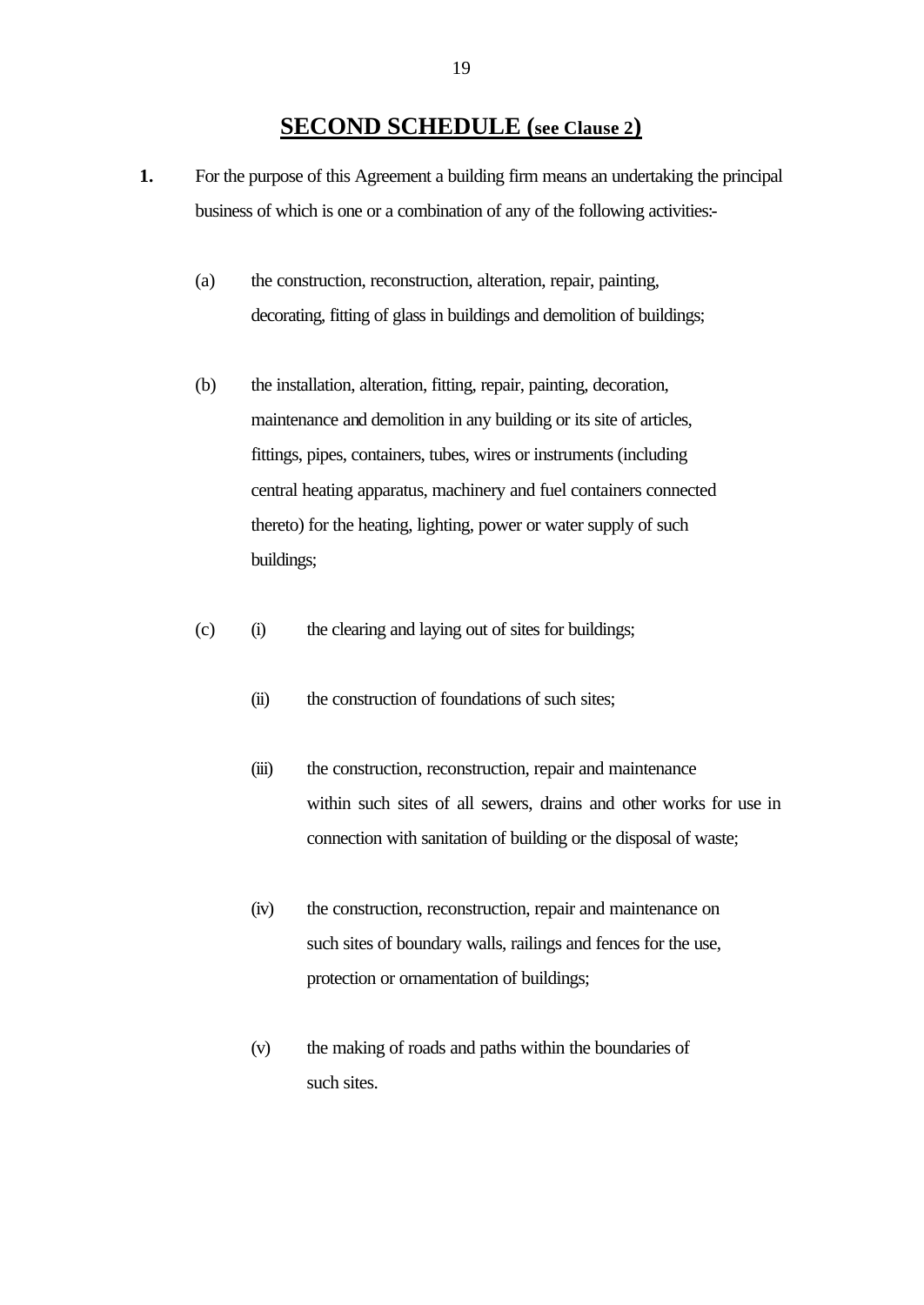- (d) the manufacture, alteration, fitting and repair of articles of worked stone (including rough punched granite and stone) granite, marble, slate and plaster.
- **2.** For the purpose of this Agreement a Civil Engineering firm means an undertaking the principal business of which is one, or a combination of any of the following activities:-
	- (a) the construction, reconstruction, alteration, repair, painting, decoration and demolition of: roads, paths, kerbs, bridges, viaducts, aqueducts, harbours, docks, wharves, piers, quays, promenades, landing places, sea defences, airports, canals, waterworks, reservoirs, filter beds, works for the production of gas or electricity, sewerage works, public mains for the supply of water or the disposal of sewerage and all work in connection with buildings and their sites with such mains;

rivers works, dams, weirs, embankments, breakwaters, moles, works for the purpose of road drainage or the prevention of coastal erosion;

cattlemarkets, fair grounds, sports grounds, playgrounds, tennis-courts, ball alleys, swimming pools, public baths, bathing places in concrete, stone tarmacadam, asphalt or such like material, any boundary walls, railings, fences and shelters erected thereon;

(b) the painting or decoration of poles, masts, standard pylons for telephone, telegraph, radio communication and broadcasting; and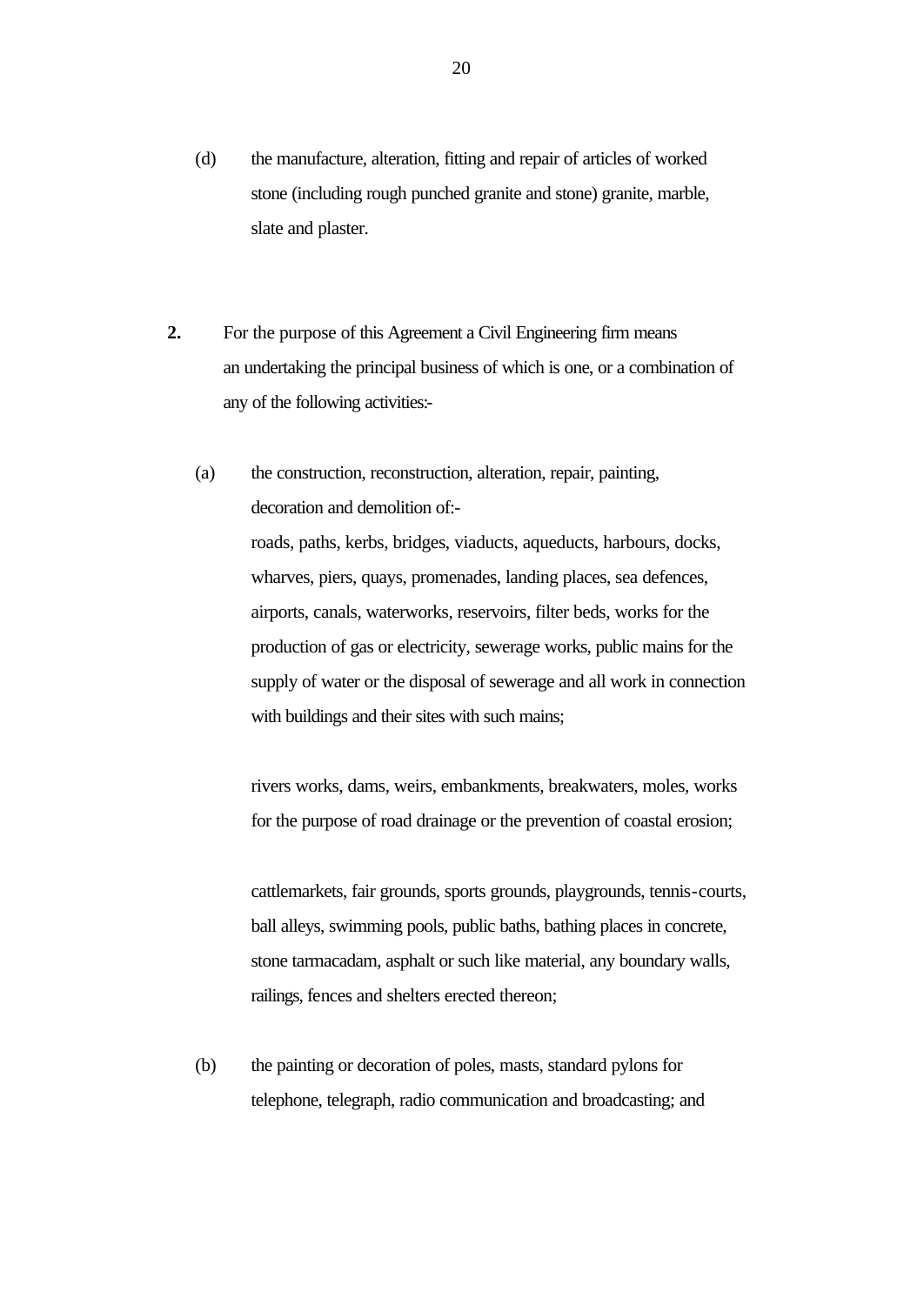(c) ground levelling, ground formation or drainage in connection with the construction or reconstruction of grass sports grounds, public parks, playing fields, tennis-courts, golf links, play-grounds, racecourses and greyhound racing tracks, but excluding the sowing of grass seed on such grounds.

# *ADDENDUM TO EMPLOYMENT AGREEMENT FOR THE CONSTRUCTION INDUSTRY*

We, the undersigned, being the parties to the Employment Agreement for the Construction Industry agree that Paragraph 1(d) of the Second Schedule to the Agreement does not apply to undertakings whose principal business is one or a combination of any of the following activities:-

Mining or calcining of Gypsum and/or the manufacture of Plaster, Plaster of Paris, Bag Plaster, Plaster-board.

Dated the 14th February, 1967.

**SIGNED** for and on behalf of:

#### **TRADE UNIONS:**

AMALGAMATED SOCIETY OF WOODWORKERS J. M. Cox

SERVICES, INDUSTRIAL, PROFESSIONAL, TECHNICAL UNION (formerly Irish Transport and General Workers' Union) Sean O'Murchu

SERVICES, INDUSTRIAL, PROFESSIONAL, TECHNICAL UNION (formerly Workers' Union of Ireland) James Larkin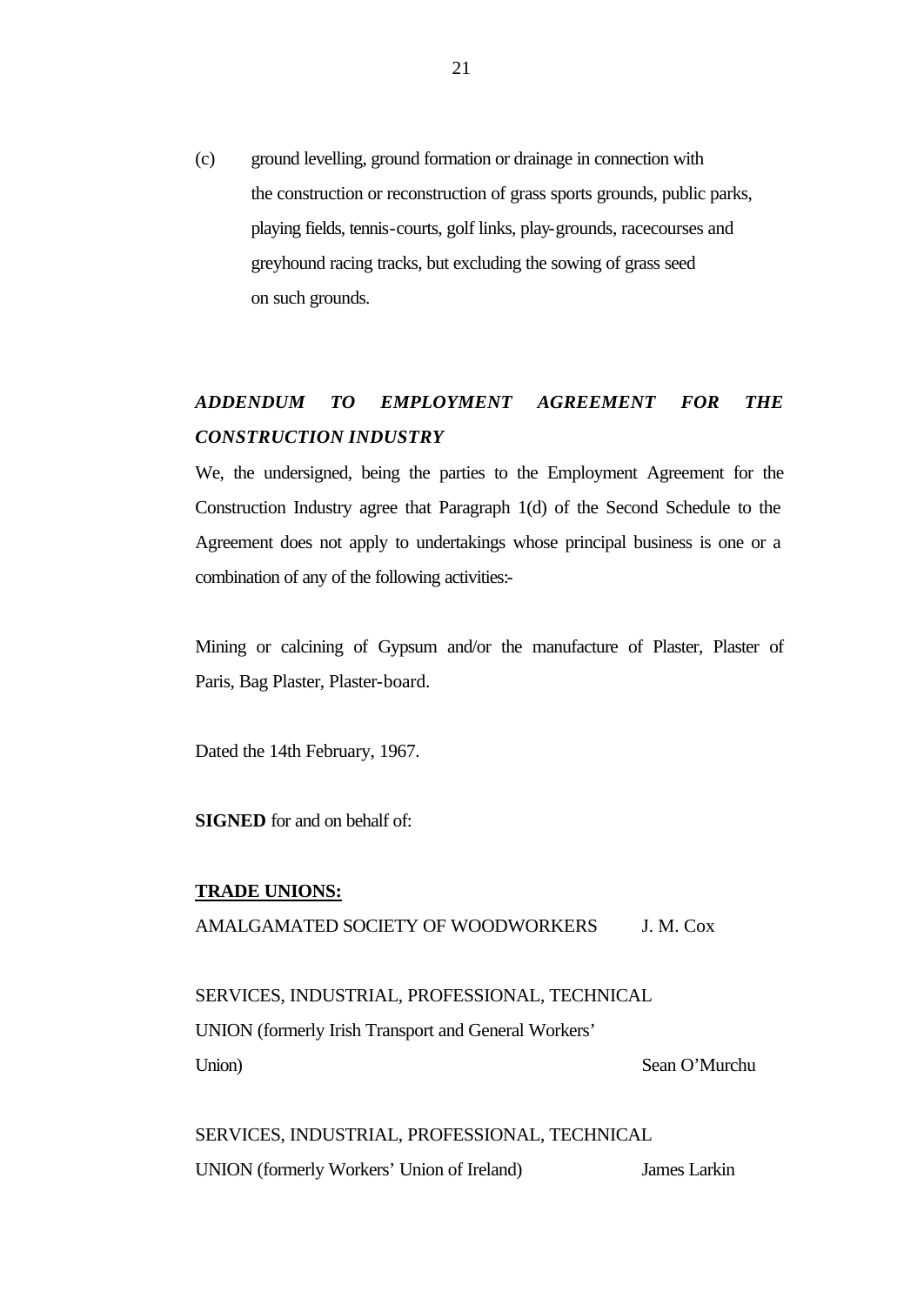| <b>OPERATIVE PLASTERERS AND ALLIED TRADES</b>  |                   |
|------------------------------------------------|-------------------|
| <b>SOCIETY OF IRELAND</b>                      | Gerald Doyle      |
|                                                |                   |
| AMALGAMATED SOCIETY OF PAINTERS AND DECORATORS |                   |
|                                                | John O'Leary      |
| PLUMBING TRADES UNION                          | P. Ferris         |
| IRISH SOCIETY OF WOODCUTTING MACHINISTS        | G.H. Wall         |
| NATIONAL ENGINEERING UNION                     | J. Cassidy        |
| <b>IRISH NATIONAL PAINTERS AND DECORATORS</b>  |                   |
| <b>TRADES UNION</b>                            | J. Mulhall        |
| IRISH NATIONAL UNION OF WOODWORKERS            | P.F. McGrath      |
| UNITED HOUSE AND SHIP PAINTERS AND             |                   |
| DECORATORS TRADE UNION OF IRELAND              | L. Hudson         |
| AUTOMOBILE GENERAL ENGINEERING &               |                   |
| MECHANICAL OPERATIVES UNION                    | <b>B.</b> Leonard |
| AMALGAMATED SOCIETY OF SLATERS, TILERS         |                   |
| AND ROOFING OPERATIVES                         | J. Moore          |
| AMALGAMATED TRANSPORT AND GENERAL              |                   |
| <b>WORKERS' UNION</b>                          | M.P. Merrigan     |
|                                                |                   |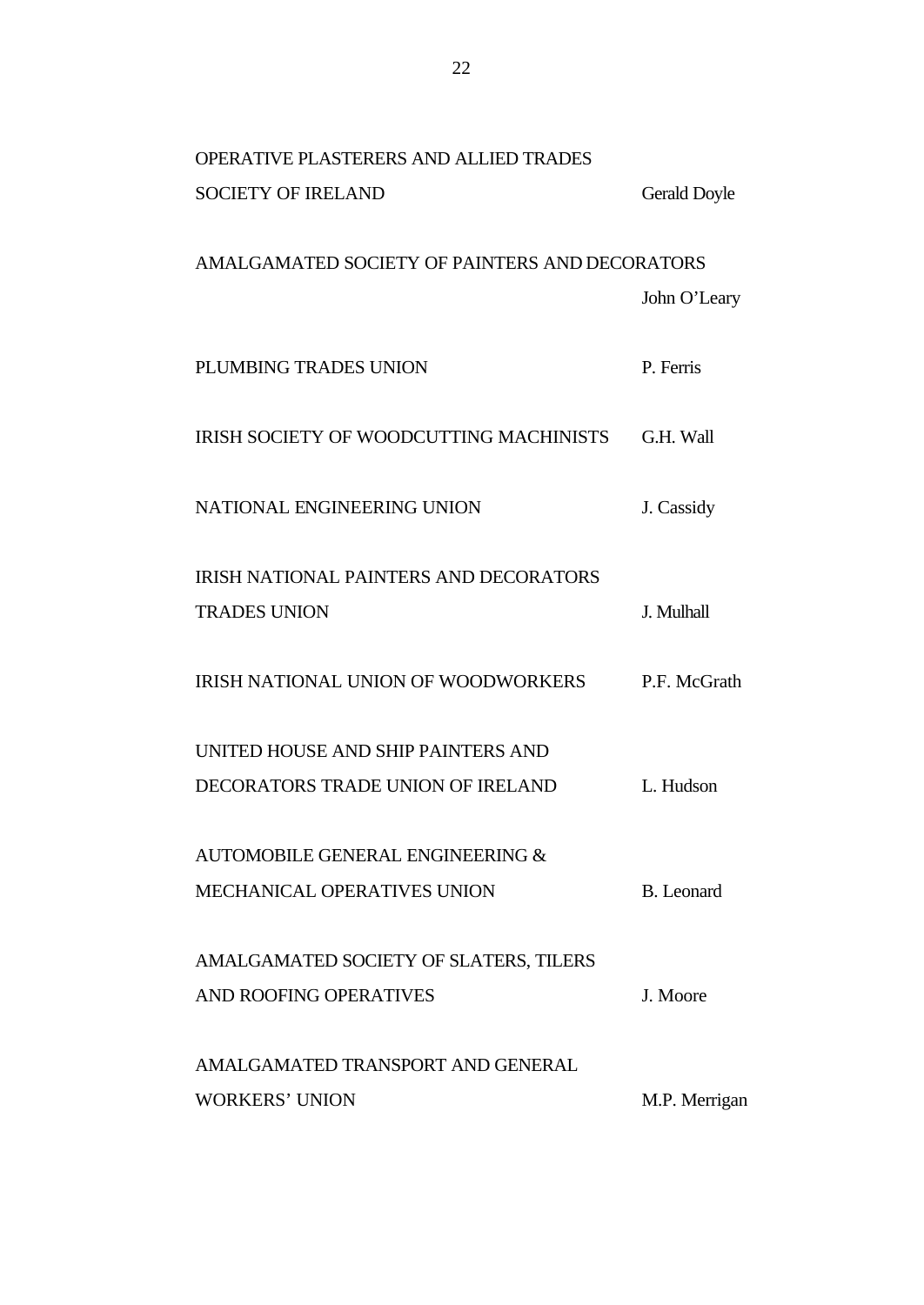| SERVICES, INDUSTRIAL, PROFESSIONAL,                  |             |
|------------------------------------------------------|-------------|
| <b>TECHNICAL UNION</b> (formerly Federation of Rural |             |
| Workers)                                             | J. Tully TD |
|                                                      |             |

Building Workers' Trade Union on behalf of:-

ANCIENT GUILD OF BRICK AND STONE LAYERS and STONECUTTERS UNION OF IRELAND F. O'Connor

## **EMPLOYERS**

THE CONSTRUCTION INDUSTRY FEDERATION (formerly the Federation of Builders, Contractors and Allied Employers of Ireland) T. Reynolds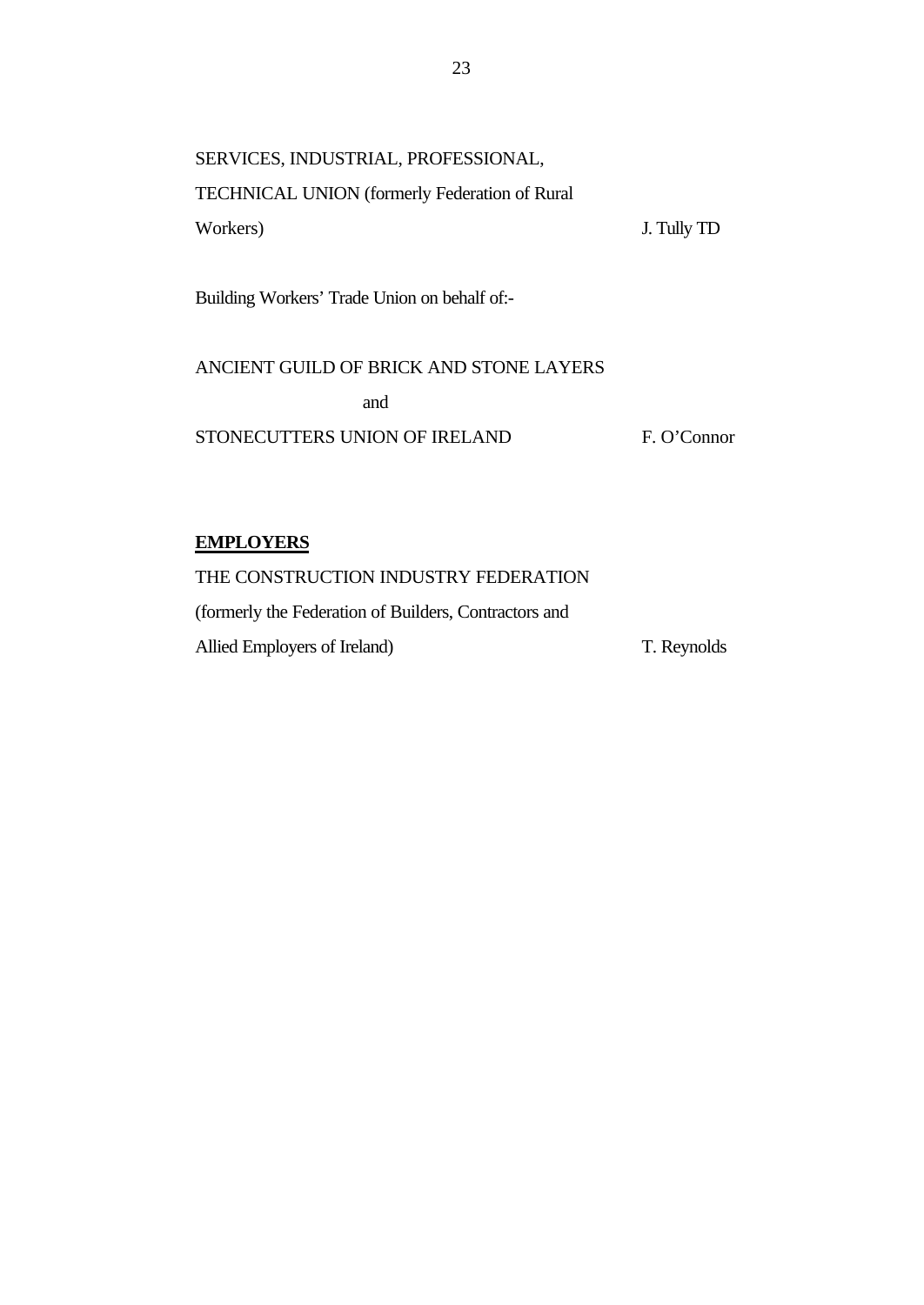## **THIRD SCHEDULE**

**SUMMARY OF RELEVANT TERMS AGREED UNDER INDUSTRIAL RELATIONS AGREEMENTS OF 1976, 1979 AND 1980 AND MADE BETWEEN THE CONSTRUCTION INDUSTRY FEDERATION AND THE CONSTRUCTION INDUSTRIAL COMMITTEE OF THE IRISH CONGRESS OF TRADE UNIONS**

## **1. RESTRICTIONS**

No restrictions shall be placed on the use of techniques and equipment and no plus rates can be paid for same (except in those cases where it is existing custom and practice to pay plus rates which shall be subject to negotiation in accordance with existing procedures).

### **2. ABSENTEEISM**

Where a worker without valid reason is absent for a day or most of a day (minimum 4.5 hours of standard working hours) he/she shall lose a specified amount of money as defined below for that day and the following working day.

If a worker is late in starting for more than .5 hour on three days in the pay week, he/she shall forfeit the specified amount for those three days. The same shall apply on all other days on which he/she is more than .5 hour late in starting in the particular pay week.

The specified amount is defined as the amount of the relativity increase of  $\epsilon$ 6.98 (£5.50) per week in the case of craft workers and  $\epsilon$ 6.22 (£4.90) per week in the case of general workers, which became effective on 1st September, 1977.

## **3. DEMARCATION**

Where demarcation issues arise workers shall continue working as directed by their employer until the issue is decided by a Sub-Committee of the Joint Industrial Council, which shall decide the issue within a stipulated period.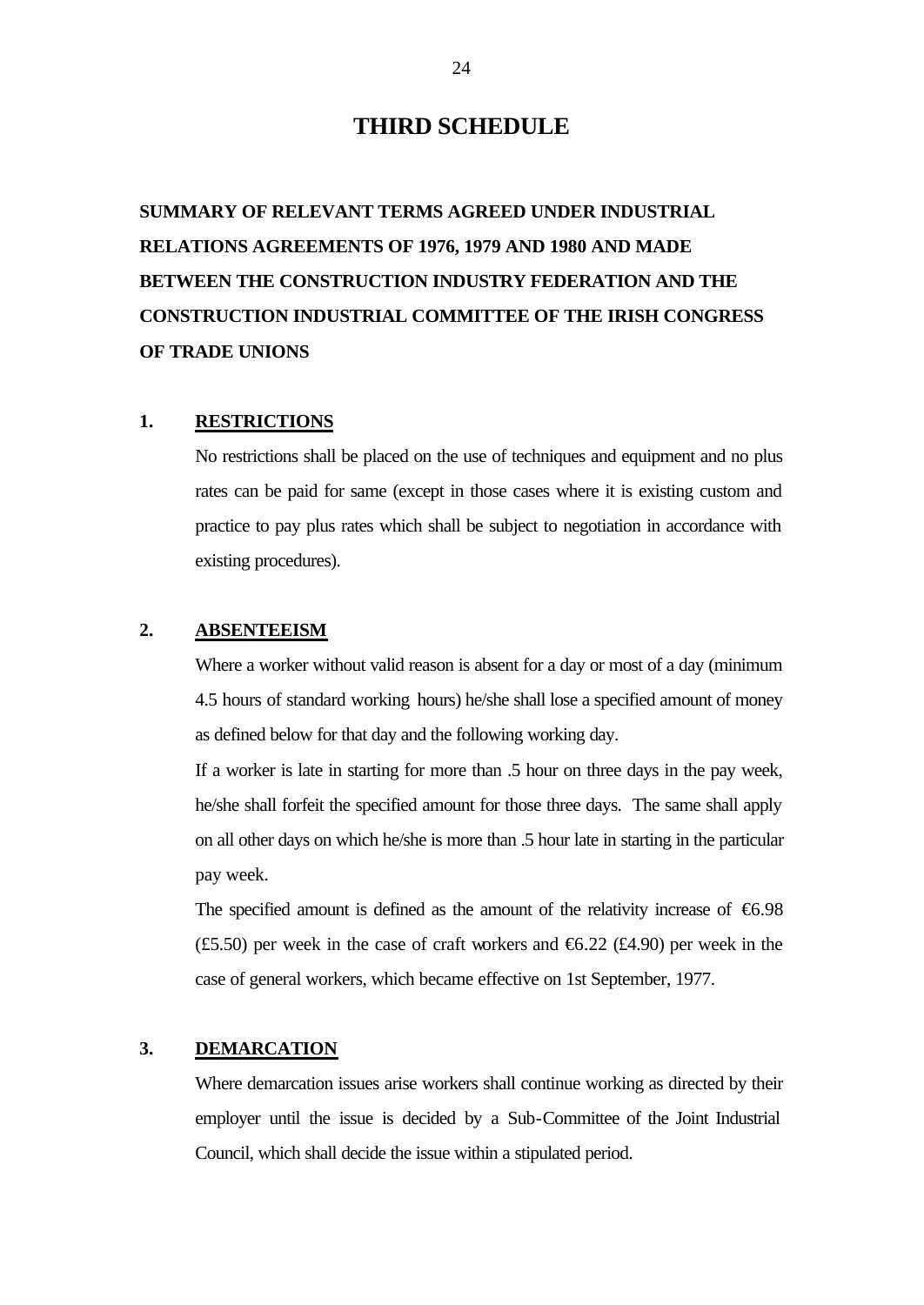### **4. COMPLIANCE**

The management of all relevant projects will display in a prominent position on site a summary of the main terms of the Registered Employment Agreement (to be agreed) so that all workers on such projects are aware of the terms. In the event of an official of a union which is a party to the Registered Employment Agreement having concerns in relation to compliance on any project, that official will have access to a designated member of management who will be responsible for addressing those concerns. Management and union(s) shall engage constructively to resolve all matters at this point. If the matter remains unresolved following such engagement the matter will be referred to the Construction Industry Disputes Tribunal and/or the Labour Court in accordance with the Disputes Procedures set out in the Registered Employment Agreement.

## **5. DISMISSALS**

In the case of dismissals, it is recognised that in the circumstances of the construction industry it is the prerogative of employers to take a decision in any particular case. This, however, does not affect the right of the trade unions to invoke the agreed disputes procedure in any particular instance. In the event of dismissal due to redundancy, having regard to experience, skills and disciplinary record (all other things being equal), "last-in, first-out" will apply.

### **6. UNOFFICIAL STRIKES**

In the event of unofficial strikes occurring, neither the unions nor employers will negotiate until there is a resumption of work. The unions involved will make every endeavour to bring about a resumption as soon as possible. Where the Construction Industry Federation and the appropriate union agree, trade union officials shall go to the particular site as soon as possible to obtain a resumption of work.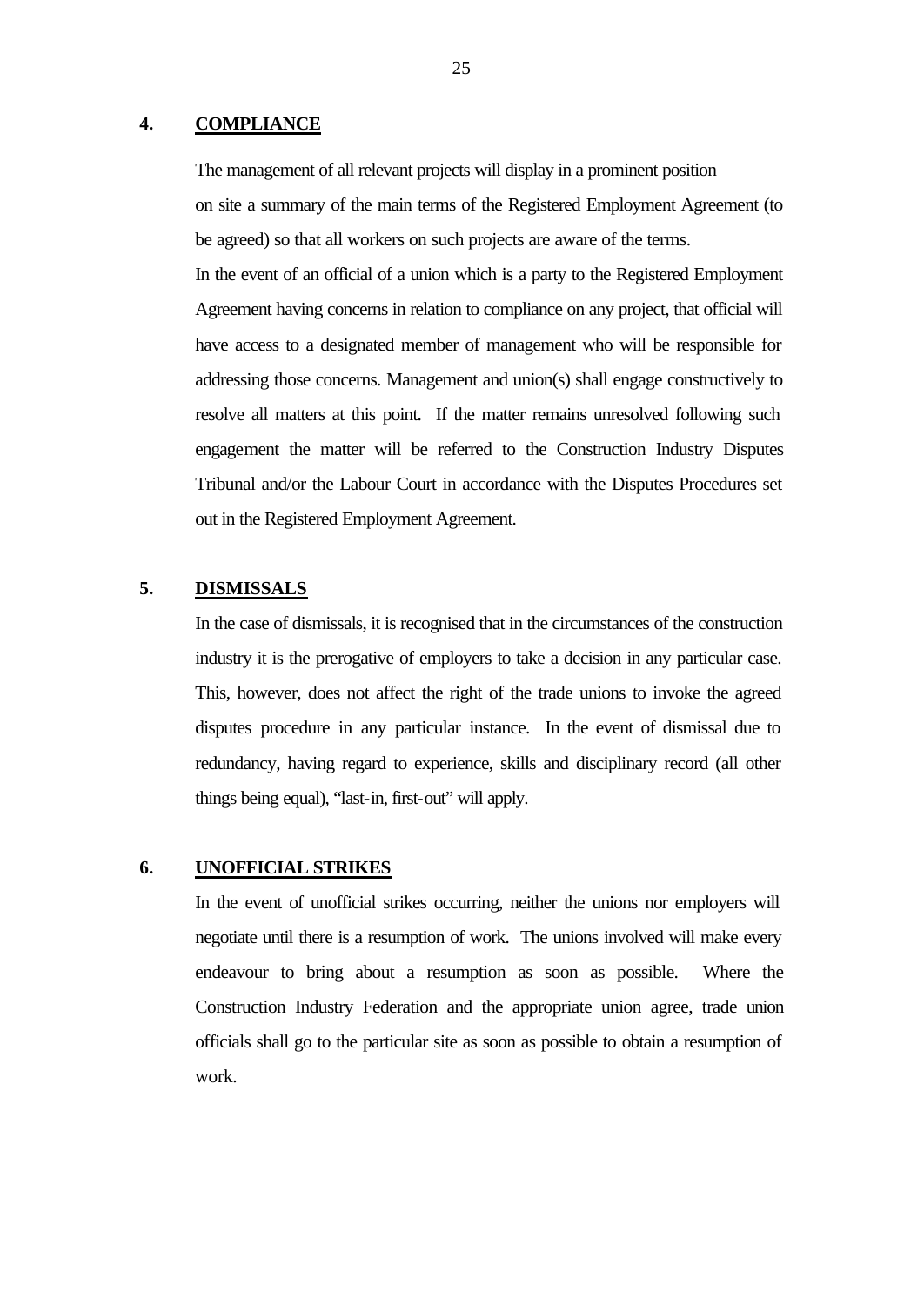### **7. EARLY STARTS**

Where, on occasion, an official early start is required, no extra payment shall apply, but the normal finishing time after which overtime rates shall apply shall be brought back "pro rata". The early start in this context is limited to an hour before normal working time.

## **8. PROTECTIVE CLOTHING**

Where protective clothing is provided, it is the responsibility of the worker to return same and if he/she fails to do so he/she shall be liable for the value of same at the time it is due for return. Where clothing has been returned to the employer, the worker shall not be responsible for any loss while it is in the employer's possession.

## **9. COMPENSATION FOR LOSS OF TOOLS**

Compensation for loss of tools caused by fire or break-in on site shall be made subject to the same terms as apply to carpenters, to be given by the employer to all craftsmen, subject to maxima to be agreed by the NJIC.

### **10. PRODUCTION RELATED PAYMENT SCHEMES**

The gross wages earned under incentive bonus schemes related to the basic hourly rate shall be increased pro rata to the increase in the basic hourly rate.

The gross wages arising under other production rated schemes shall be increased similarly except for schemes which provide for no increase in wages for a fixed period. The above does not apply to plus (i.e. non-variable) payments which are not incorporated in the hourly rate.

## **11. BEREAVEMENT LEAVE**

In the case of a death of a close relative a worker will be allowed up to three days special leave. The firm is to be notified as soon as possible of the bereavement. In the event that the bereavement occurs on or near a weekend, a period of annual leave or public holidays, the period of special leave will reduce proportionately.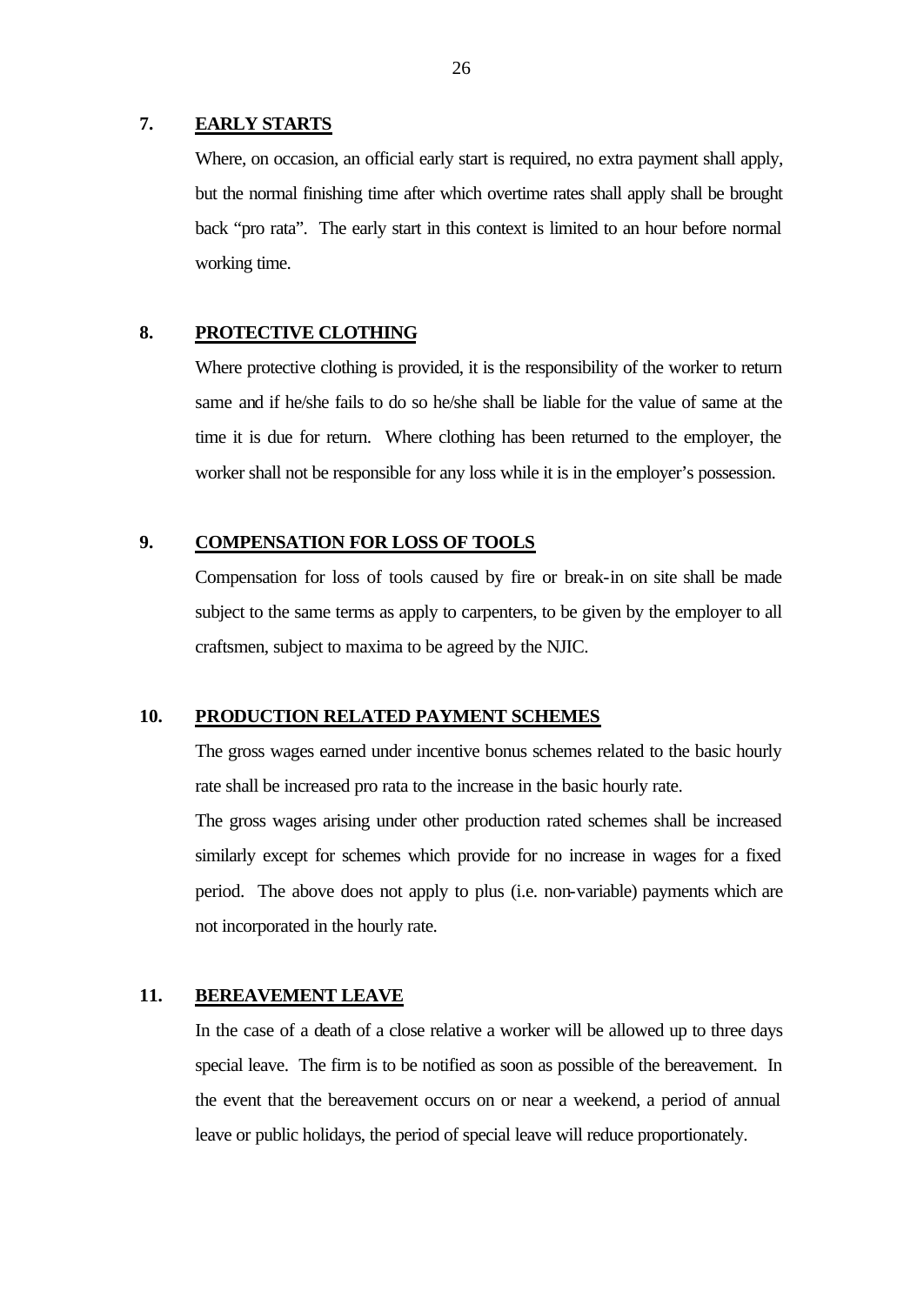The term "close relative" in this clause means a spouse, parent, child, brother or sister.

## **12. OVERTIME/PUBLIC HOLIDAYS**

Where a worker works on a public holiday, overtime shall be paid at the rate of double time, in addition to any statutory entitlement.

## **13. CHECK-OFF SYSTEM (DEDUCTION OF UNION CONTRIBUTIONS)**

Each employer to whom this agreement applies shall deduct from each employee's weekly wages the contribution due by that employee to his/her trade union. The amount deducted shall be sent monthly by the employer to the various trade unions.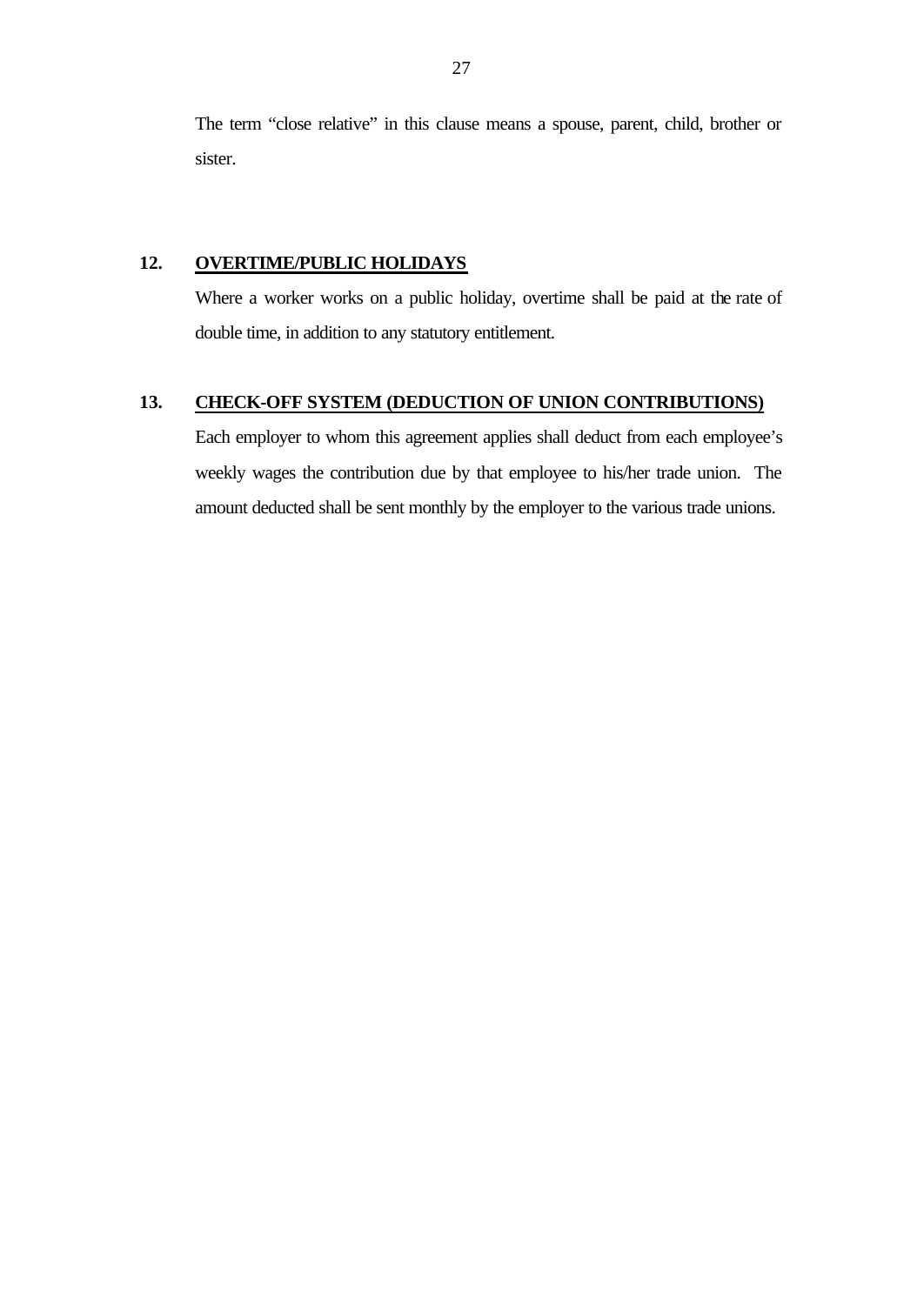## **CONSTRUCTION OPERATIVES SKILLS AND RESPONSIBILITY RANKING**

#### **Grade A – 97% of Combined Craft Rate**

Banksman Concrete Pumps with Hydraulic Booms > 30 metres in length Crawler Crane Operator Dozers > 40 tonnes operating weight Hydraulic Excavator  $> 50$  tonnes operating weight Mobile Crane Operator Scaffolders with Advanced Scaffolding Card and four year experience Steel Fixers Tower Crane Operator, including Self-Erecting Tower Crane Operator

### **Grade B – 91% of Combined Craft Rate**

Articulated Dump Trucks > 30 tonnes carrying capacity Bar Bender & Reinforcement Fixer (Ability to read drawings) Bulldozer Operator Concrete Pumps with Hydraulic Booms < 30 metres in length Concrete Workers i.e. Concrete Finishers, Screeders, Guniters, and Grouters, Large Batching mixing Concrete Batching Plants Crushing Plants / Screening Plants Directional Drill Rigs (for pipe laying) Excavator Loaders Heavy Duty Telescopic Fork-Lift Operator Hydraulic Excavators > 20 tonnes operating weight Kerb / Flagstone Layers Motor Grader Operator Motor Scraper Operator Multi-Purpose Excavator / Loader Operator Pipe Layers Plant Operative, Concrete Pump Operator Pneumatic / Hydraulic Crawler on Wheeled Drill Rigs Remote Controlled Mini-Tower Cranes Scaffolders with Basic Scaffolding Card Telescopic Handlers Truck Drive 9 – 16 tonne gross vehicle weight Operatives attending Tradesmen paid on piecework / incentive schemes